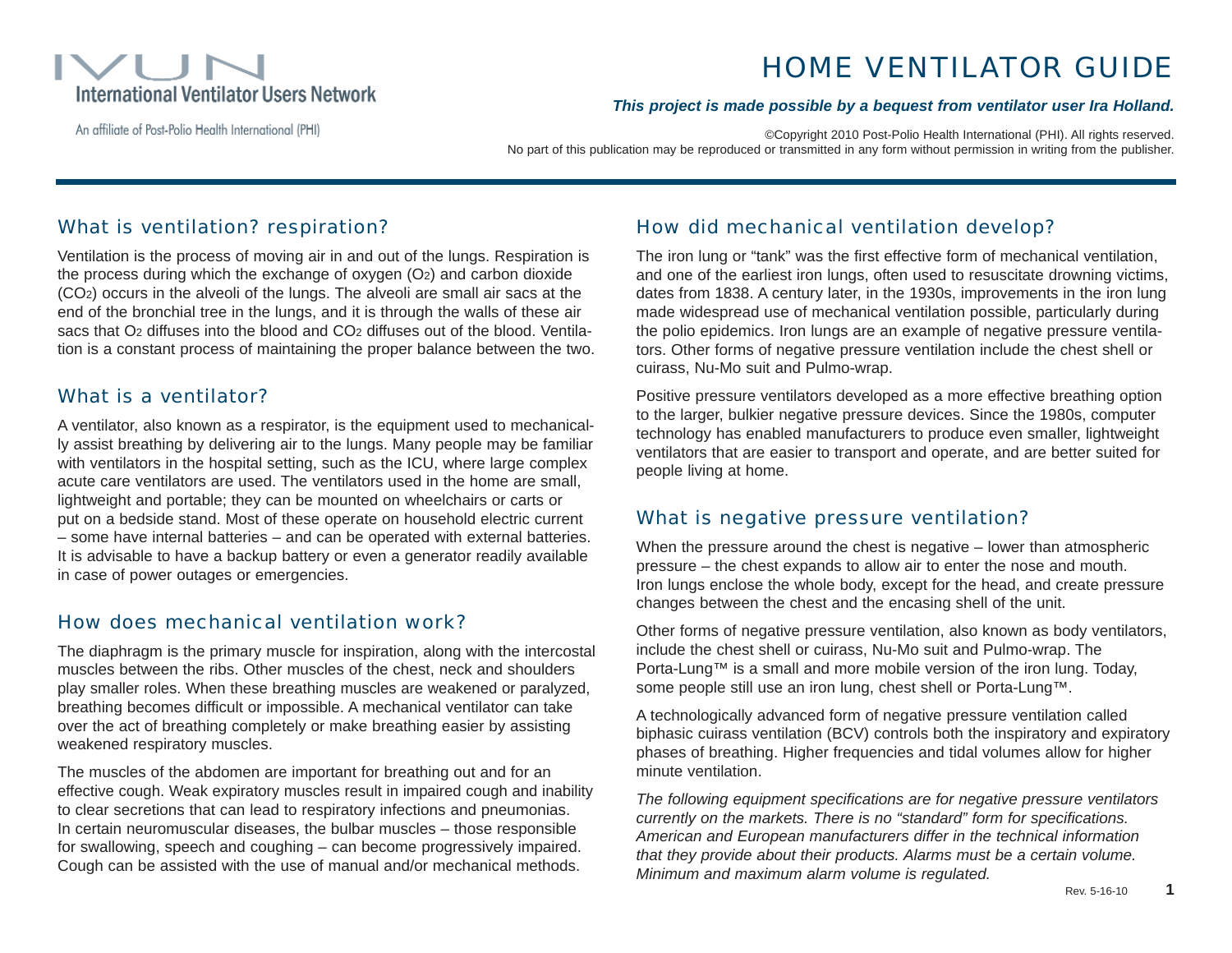#### **KEY:**

X **= available only in USA** Y **= available only outside USA** Z **= available worldwide**

## **Hayek RTX (Biphasi[c cuirass ventilatio](http://www.unitedhayek.com)n)**

United Hayek Medical, www.unitedhayek.com <sup>6</sup>

Pediatric use > 5 kg, Also used as cough assistant

Modes: Continuous negative; mandatory control; respiratory synchronized Rate: 6-1200 cycles per minute Maximum inspiratory pressure: -50 cm H2O Maximum expiratory pressure: +50 cm H2O I:E ratio: 1:6 - 6:1 AC voltage: 110-230, 50-60 Hz External battery: 12 VDC Dimensions: 370 mm W x 260 mm D x 180 mm H Weight: 9 kg

### **Italian Iron Lung, Model CA 1001**

Officine Coppa S.r.l., [www.coppabiella.it](http://www.coppabiella.it) <sup>@</sup>

#### **NEV** ®**-100**

Philips Respironics, [www.respironics.com](http://www.respironics.com) <sup>6</sup> Rate: 4-60 BPM Negative pressure:  $5 \text{ to } -100 \pm 2 \text{ cm}$  H<sub>2</sub>O or 5%, whichever is greater Base pressure:  $-30$  to  $+30 \pm 2$  cm H<sub>2</sub>O or 5%, whichever is greater No internal battery No external battery Dimensions: 21" x 12" x 12" Weight: 31 lbs Alarms: Low pressure

#### **Pegaso V**

| Dima Italia S.r.l., www.dimaitalia.cm <sup>6</sup> |                                               |
|----------------------------------------------------|-----------------------------------------------|
| Rate:                                              | 5-50 CPM                                      |
| Negative pressure:                                 | Variable from -5 to -99 cm H <sub>2</sub> O   |
| Positive/negative                                  |                                               |
| pressure E:                                        | Variable from +99 to -25 cm H <sub>2</sub> O  |
| AC voltage:                                        | 115V/230V, 50-50 Hz, 400 VA                   |
| Dimensions:                                        | 30 cm H x 32 cm W x 25 cm D                   |
| Weight:                                            | 17 lbs.                                       |
| Alarms:                                            | High/low respiratory pressure, power failure, |
|                                                    | mechanical failure                            |

#### **Porta-Lung** ™

Porta-Lung, Inc., [www.porta-lung.com](http://www.porta-lung.com) <sup>6</sup>

| 4-60 BPM                         |
|----------------------------------|
| $-60$ to $+20$ cm $H_2O$         |
| X-small, small, medium and large |
| <b>120 VAC</b>                   |
| 12 VDC                           |
| 72 lbs-138 lbs                   |
| Low pressure                     |
|                                  |

**Consumer comments.** "The NEV ®-100 is noisy, somewhat heavy, doesn't run on batteries. Reliable, easy to use." –*CP, Massachusetts*

## What is a pneumobelt?

The pneumobelt, also known as an exsufflation belt, consists of an air bag or bladder inside a cloth corset that is worn around the abdomen and lower chest. The pneumobelt is connected by tubing to a positive pressure ventilator that alternatively inflates and deflates the bladder.



As the belt inflates, the abdominal contents are compressed and the abdomen rises, forcing air out of the lungs. When the belt deflates, the diaphragm is lowered and inhalation occurs passively. Because the pneumobelt works with gravity, it is most effective in the sitting and standing positions and cannot be used at night in the supine position. The pneumobelt is powered by a volume ventilator such as the PLV ®-100 or LTV Series.

#### **Exsufflation belt**

Philips Respironics, [www.respironics.com](http://www.respironics.com) <sup>6</sup>

**Consumer comments.** "The pneumobelt is not noisy at all; there is just a whooshing sound as it exhales. However, the ventilator used to power the pneumobelt can be noisy. I use the turbine-driven LTV ®950 (Pulmonetic Systems, Inc.) which has a high-pitched whistle and a loud inhaling sound. It can be annoying to some people.

"Care is easy. Circuits are disposable, and I change them about once a month, more often during flu season. The belt requires no cleaning. The only 'maintenance' is to be careful to change settings to lower volumes when transitioning from using mouth intermittent positive pressure (which I also use) to the pneumobelt. It is possible to over-inflate the belt and blow a hole in it. The rubber bladder can be replaced, but it's costly.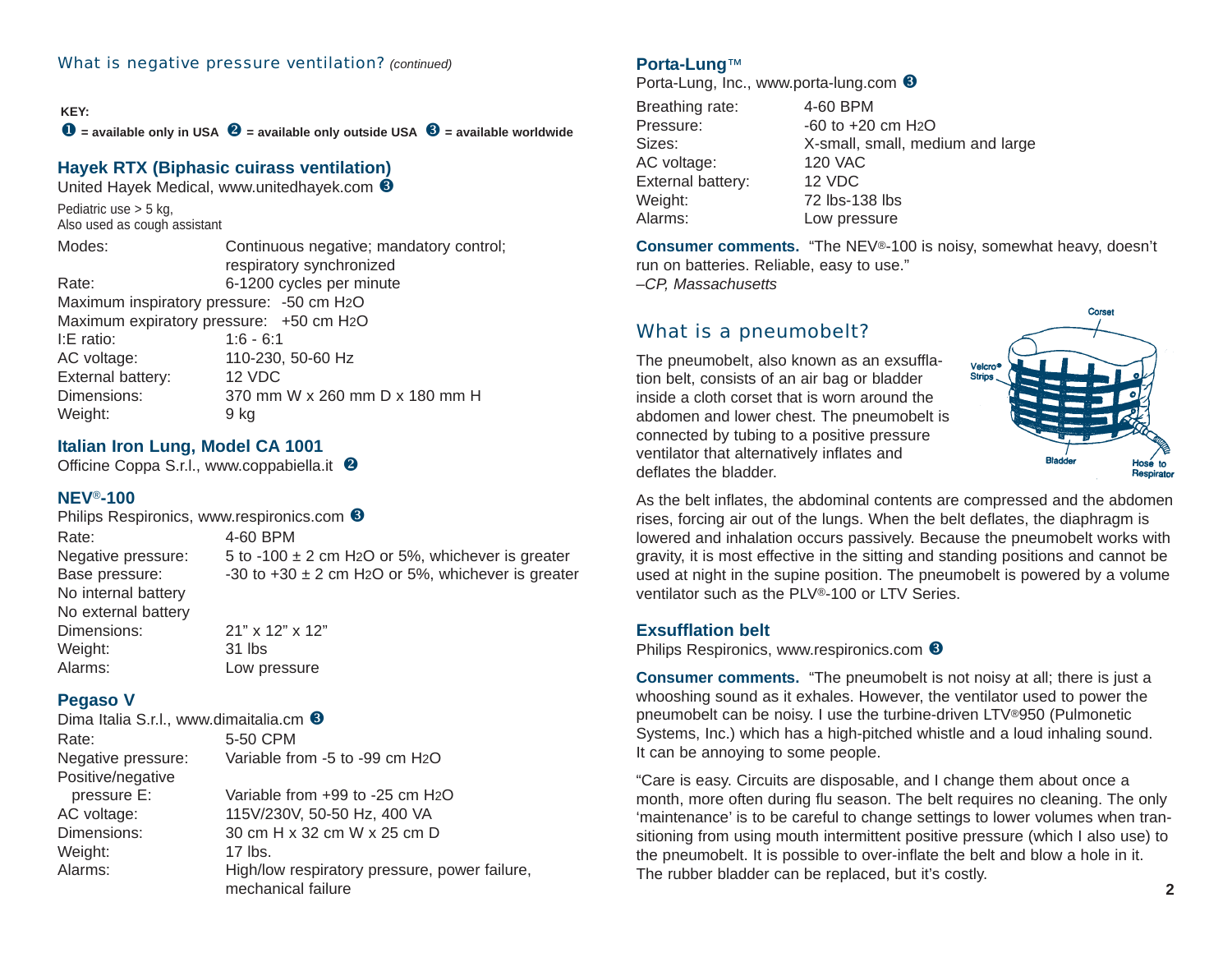#### What is a pneumobelt? *(continued)*

"The pneumobelt is not very comfortable. The settings can be set to provide a smooth, natural inhale and exhale so that it is not jerky but provides a natural breathing rate for speaking. Because one is breathing normal air through the mouth and nose, a humidifier is not needed with the pneumobelt.

"A commercial version of the pneumobelt is available from Philips Respironics, but custom belts can be made by a prosthetic/orthotic company. The nylon straps on the original casing are narrow and cut into the sides of the body.

A cotton T-shirt under the belt helps. I also use a thin foam pad to prevent pressure sores on my ribs and hipbones – the new Dr. Scholl's gel pads for shoes work well. Similar pads can be obtained from a physical therapy department. I'm experimenting with a new custom pneumobelt using the elastic belting found in low-back support belts with gel pads on wider straps.

"There are no alarms on the pneumobelt, but there are many alarms on the ventilator. I turn the low-pressure alarms off as much as possible because they are annoying and not necessary for me. The alarm in case the belt becomes disconnected is sufficient to summon help.

"The pneumobelt provides hands-free ventilation without any intrusive apparatus around the face. However, the pneumobelt cannot be used in the reclining or supine position so I can't recline in my wheelchair." –*TS, Arizona*

## What is positive pressure ventilation?

Positive pressure – higher than atmospheric pressure – pushes air into the lungs. It can be administered either noninvasively via a wide variety of interfaces (nasal, facial and oral masks, nasal pillows, or mouthpieces), with tubing attaching the interface to the ventilator or invasively via tracheostomy.

Examples of equipment that deliver positive pressure ventilation are bilevel positive airway pressure ventilators, pressure support ventilators and volume ventilators.

The high flow of air from positive pressure may cause dryness in the nasal passages and upper airway, and humidifiers may help relieve symptoms of nasal stuffiness, dry mouth and thick nasal secretions. An integrated humidifier is a feature of some ventilators.

## What is CPAP?

CPAP (continuous positive airway pressure) units provide a continuous flow of air at the same level of pressure during inhalation and exhalation to help keep the airway open. CPAP is the standard treatment for obstructive sleep apnea; it does not assist with breathing and is not considered ventilation. New auto-titrating CPAP units or APAPs deliver varying levels of pressures based on the detection of sleep-disordered breathing events and can change pressure on a breath-by-breath basis. Many of the combination mode ventilators can provide CPAP.

#### What is a bilevel positive airway pressure ventilator?

Bilevel ventilators developed by modifying CPAP to also provide inspiratory positive airway pressure (IPAP) to assist inspiration (breathing in). IPAP and expiratory positive airway pressure (EPAP) settings are adjusted separately. People with neuromuscular disease and weak diaphragmatic muscles often may have difficulty breathing in and need IPAP set higher than EPAP, e.g. an IPAP of 14 and an EPAP of 3. The difference between IPAP and EPAP is called the span, and in these cases should be at least 10.

Bilevel ventilators are made by several manufacturers and are often generically referred to as BiPAP. The only bilevels that can be called BiPAP ® are the units patented and registered by Respironics, Inc.

Bilevels are used mainly at night with a nasal, facial, oral mask or nasal pillows. Some people use them continuously, but there is no US FDA approval for such use in the home. (An alternative for 24-hour use is a volume-cycled or pressure-cycled ventilator – See page 8.) The FDA has not approved them for off-label use by people with tracheostomies, although some US physicians prescribe them, particularly for infants and children. In other parts of the world, bilevels are often used by people with tracheostomies.

Three modes are available with bilevel ventilators:

- $\blacksquare$  "S" or spontaneous breathing patterns that are sensed so that the unit switches between prescribed pressures
- "T" or timed mode that delivers IPAP and EPAP at a predetermined breathing rate
- $\blacksquare$  "S/T" or spontaneous/timed that operates in spontaneous mode but switches to timed mode (referred to as a backup rate) when breaths are not initiated by the individual.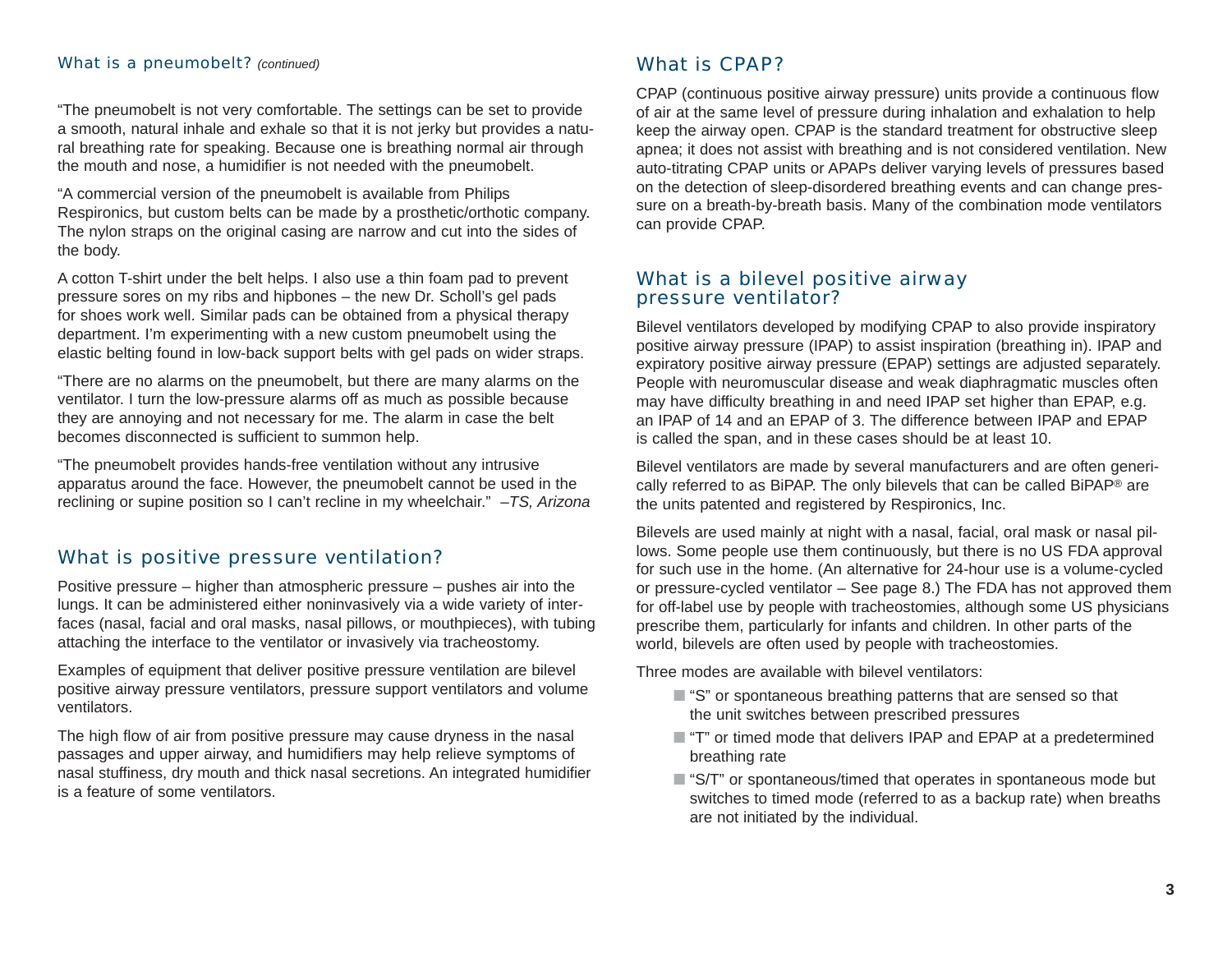#### What is a bilevel positive airway pressure ventilator? *(continued)*

People with neuromuscular disease should use a bilevel ventilator with a spontaneous timed mode or backup rate that initiates breaths for them, particularly at night.

The advantages of bilevel ventilators are small size, light weight, lower cost and compensation for interface leaks. The disadvantages include lack of internal batteries, no or few alarms, inadequate pressures for some people, use of more electricity to operate, and discomfort from EPAP. Many of the combination mode ventilators can provide bilevel ventilation.

*The following equipment specifications are for bilevel ventilators currently on the markets. There is no "standard" form for specifications. American and European manufacturers differ in the technical information that they provide about their products. Alarms must be a certain volume. Minimum and maximum alarm volume is regulated.*

| <b>Bilevel Positive</b><br><b>Airway Pressure</b>                                                                                                            | <b>Mode</b>                                                                       | <b>IPAP</b>                 | EPAP/<br><b>CPAP</b>                                   | <b>Breath</b><br>Rate | Trigger/<br><b>Tidal</b><br><b>Volume</b> | <b>AC</b><br>Voltage      | <b>Battery</b>                                       | <b>Dimensions</b>                              | Weight              | <b>Noise</b> | <b>Alarms</b>                                                                                                                                                | Humidifier<br>Optional = H<br>Oxygen = $O$         |
|--------------------------------------------------------------------------------------------------------------------------------------------------------------|-----------------------------------------------------------------------------------|-----------------------------|--------------------------------------------------------|-----------------------|-------------------------------------------|---------------------------|------------------------------------------------------|------------------------------------------------|---------------------|--------------|--------------------------------------------------------------------------------------------------------------------------------------------------------------|----------------------------------------------------|
| <b>BiLevel ST 22</b><br>Weinmann GmbH & Co. KG<br>www.weinmann.de<br>Available only outside USA                                                              | CPAP.<br>spontaneous,<br>timed, sponta-<br>neous/timed                            | 6-22 hPa                    | 4-20 hPa                                               | 6-45 BPM              | 6                                         | 115-230<br>V, 50/60<br>Hz | No internal<br>External:<br>Ventipower               | 230 mm W x<br>120 mm $H x$<br>280 mm D         | 3.7 kg              | $<$ 26 dB    | Leak/mask<br>disconnect.<br>apnea, high pres-<br>sure, high<br>temperature,<br>device failure.<br>malfunction,<br>low external batter-<br>ies, power failure | H<br>Venticlick<br>$\circ$<br>Venti-O <sub>2</sub> |
| <b>BIPAP AVAPS</b><br>(Average Volume<br><b>Assured Pressure Support)</b><br><b>Philips Respironics</b><br>www.respironics.com <sup>6</sup><br>Pediatric use | CPAP, Spon-<br>taneous, timed,<br>spontaneous/<br>timed, pres-<br>sure<br>control | 4-25 cm<br>H <sub>2</sub> O | 4-25 cm<br>H2O<br>CPAP:<br>4-20 cm<br>H2O              | 0-30 BPM              | 200-1500<br>ml                            | 110-240<br>V, 50/60<br>Hz | No internal<br>External:<br>12 V                     | 7" L x 5.5" W x<br>4" H; 18 cm x<br>14 cm x 10 | 3 lbs,<br>1.36 kg   | $<$ 30 dB    | Low Vte, mask dis-<br>connect, apnea, low<br>minute ventilation,<br>unit malfunction,<br>low/empty external<br>battery, power fail-<br>ure                   | H                                                  |
| <b>BiPAP Harmony</b><br><b>Philips Respironics</b><br>www.respironics.com <sup>2</sup>                                                                       | Spontaneous,<br>spontaneous/<br>timed, CPAP                                       | 4-30 cm<br>H <sub>2</sub> O | 4-25 cm<br>H <sub>2</sub> O<br>CPAP:<br>4-20 cm<br>H2O | 0-30 BPM              |                                           | 100-240 V                 | No internal<br>External:<br>12-24 V<br>with inverter | 24 L x 17 W<br>x 11 H cm                       | $2.6$ kg            | $<$ 30 dB    | Disconnect, apnea,<br>device failure, low<br>external battery                                                                                                | H, O                                               |
| <b>BiPAP S/T</b><br><b>Philips Respironics</b><br>www.respironics.com <sup>6</sup><br>Pediatric use                                                          | Spontaneous,<br>spontaneous/<br>timed, CPAP                                       | 4-25 cm<br>H <sub>2</sub> O | 4-25 cm<br>H <sub>2</sub> O<br>CPAP:<br>4-20 cm<br>H2O | 0-30 BPM              |                                           | 100-240 V                 | No internal<br>External: 12<br>V with invert-<br>er  | 7" L x 5.5" W x<br>4" H; 18 cm x<br>14 cm x 10 | 3 lbs.<br>$1.36$ kg | $<$ 30 dB    | Mask disconnect.<br>apnea, low minute<br>ventilation, unit mal-<br>function, low/empty<br>internal bettery,<br>power failure                                 | H                                                  |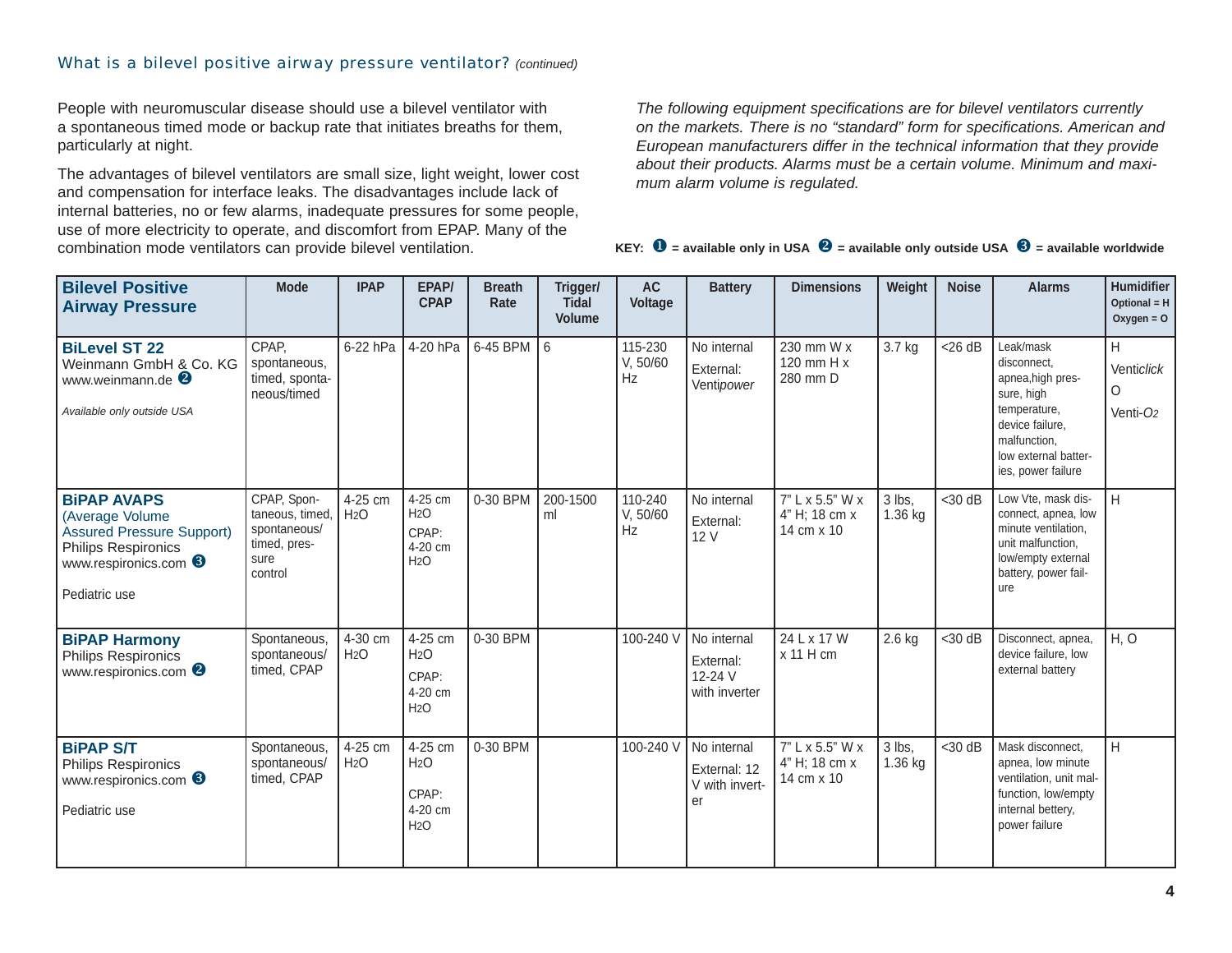| <b>Bilevel Positive</b><br><b>Airway Pressure</b><br><b>Ventilators</b> (continued)                                                                  | <b>Mode</b>                                                                  | <b>IPAP</b>                 | EPAP/<br><b>CPAP</b>                                                 | <b>Breath</b><br>Rate                 | Trigger/<br><b>Tidal</b><br><b>Volume</b>                                      | <b>AC</b><br>Voltage        | <b>Battery</b>                                                             | <b>Dimensions</b>                      | Weight  | <b>Noise</b> | <b>Alarms</b>                                                                                                                                    | Humidifier<br>Optional = $H$<br>$Oxygen = O$ |
|------------------------------------------------------------------------------------------------------------------------------------------------------|------------------------------------------------------------------------------|-----------------------------|----------------------------------------------------------------------|---------------------------------------|--------------------------------------------------------------------------------|-----------------------------|----------------------------------------------------------------------------|----------------------------------------|---------|--------------|--------------------------------------------------------------------------------------------------------------------------------------------------|----------------------------------------------|
| <b>BiPAP Synchrony</b><br>Philips Respironics<br>www.respironics.com <sup>8</sup><br>See Consumer Comments at<br>end of specifications               | Spontaneous<br>timed,<br>spontaneous/<br>timed, CPAP,<br>pressure<br>control | 4-30 cm<br>H <sub>2</sub> O | 4-25 cm<br>H <sub>2</sub> O<br>CPAP:<br>4-200 cm<br>H <sub>2</sub> O | 0-30 BPM<br>(S/T);<br>4-30 BPM<br>(T) | 200-1500<br>ml                                                                 | 100-240<br>V, 50/60<br>Hz   | No internal<br>External: 12<br>V with invert-<br>er                        | 4.4" H x<br>6.625" W x<br>9.75" H      | 4.2 lbs | $<$ 30 dB    | Low Vte, mask dis-<br>connect, apnea,<br>low minute<br>ventilation, low<br>external battery,<br>power failure                                    | H                                            |
| Delta <sub>2</sub><br>Air Liquide Medical<br>Systems, S.A.<br>www.airliquidemedical                                                                  | Spontaneous,<br>spontaneous/<br>timed, CPAP                                  | 4-30 hPa                    | 2-25 hPa                                                             | $0$ , and<br>from<br>6-40 BPM         | 4 inspirato-<br>ry;<br>3 expiratory                                            | 100-240<br>V, 50/60<br>Hz   | External: 12<br>V                                                          | 185 x 280<br>x 170 mm                  | 3.8 kg  | $<$ 32 dB    | Low battery,<br>disconnect,<br>power failure.<br>leak/mask<br>disconnect                                                                         | $\mathsf{H}$                                 |
| <b>Delta 2 VT</b><br>Air Liquide Medical<br>Systems, S.A.<br>www.airliquidemedicalsystems.com                                                        | Spontaneous,<br>spontaneous/<br>timed, CPAP                                  | 4-30 hPa                    | 2-25 hPa                                                             | $0$ , and<br>from<br>6-40 BPM         | 4 inspirato-<br>ry; 3 expira-<br>tory;<br>$0.2 - 1L + 25%$                     | 100-240<br>V, 50/60<br>Hz   | External: 12<br>V                                                          | 185 x 280<br>x 170 mm                  | 3.8 kg  | $<$ 32 dB    | Low battery,<br>disconnect,<br>power failure,<br>leak/mask<br>disconnect                                                                         | H                                            |
| Falco 51<br>Siare Engineering<br>International Group, S.r.l.<br>www.siare.it <sup>2</sup>                                                            | Spontaneous,<br>spontaneous/<br>timed, CPAP                                  | 6-40 cm<br>H <sub>2</sub> O | 0-20 cm<br>H <sub>2</sub> O                                          | 5-50 BPM                              | 50-2500 ml;<br>1-9 L/min<br>inspiratory<br>trigger;<br>$5 - 90%$<br>expiratory | 100-240<br>V, 50/60<br>Hz   | Internal: NiMH<br>up to 5 hrs                                              | 240 L x 330 D<br>x 210 H mm            | 3.9 lb  | n/a          | Low/high pres-<br>sure; low/high<br>rate/ low/high<br>inspired tidal<br>volume; apnea;<br>malfunction; low<br>internal battery;<br>power failure | n/a                                          |
| GoodKnight <sup>®</sup> 425ST<br><b>Bi-Leve<sup>®</sup></b> Device<br><b>Puritan Bennett</b><br>Covidien Ltd.<br>www.puritanbennett.com <sup>6</sup> | CPAP, sponta-<br>neous, timed,<br>spontaneous/<br>timed                      | 3-25 cm<br>H <sub>2</sub> O | 3-20 cm<br>H <sub>2</sub> O                                          | $0, 4-25$<br><b>BPM</b>               |                                                                                | 100-240<br>V, 50/60<br>Hz   | No internal<br>External: 12 V,<br>cigarette lighter<br>adapter for<br>auto | 3" H x 5.6" W<br>x 7.7" D              | 1.68 lb | $\leq 30$ dB | Leak, mask<br>disconnect,<br>apnea, low<br>external battery,<br>power failure                                                                    | H                                            |
| iSleep™ 25<br><b>BREAS Medical AB</b><br><b>GE</b> Healthcare<br>www.breas.com <sup>2</sup>                                                          | Spontaneous,<br>CPAP.<br>spontaneous/<br>timed, pressure                     | 4-25 cm<br>H <sub>2</sub> O | 4-20 cm<br>H <sub>2</sub> O                                          | 4-30 BPM                              | 1-9 inspira-<br>tory<br>1-9 expira-<br>tory                                    | 100-240 V                   | No internal<br>External: 24<br>V DC, 12V<br>adapter                        | 173 mm W x<br>172 mm $H x$<br>201 mm D | 1.9 kg  | $<$ 28 dB    | Device failure.<br>malfunction, high<br>pressure leak,<br>power failure                                                                          | H,<br>integrated                             |
| <b>Monnal T30</b><br>Air Liquide Medical<br>Systems, S.A.<br>www.airliquidemedicalsystems.com<br>2                                                   | CPAP, S, ST,<br>T. Pressure<br>assist control                                | 4-30 hPa                    | EPAP: 2-<br>25 hPa<br>CPAP: 4-<br>20 hPa                             | $0.$ and<br>6-40 BPM                  | 4 inspirato-<br>ry; 3 expira-<br>tory                                          | 110-230<br>VAC,<br>50/60 Hz | No internal<br>External:<br>12 V                                           | 175 H x 338 L<br>x 196 mm W            | 3.8 kg  | 30 dB        | Leak, patient<br>disconnect,<br>power failure                                                                                                    | H                                            |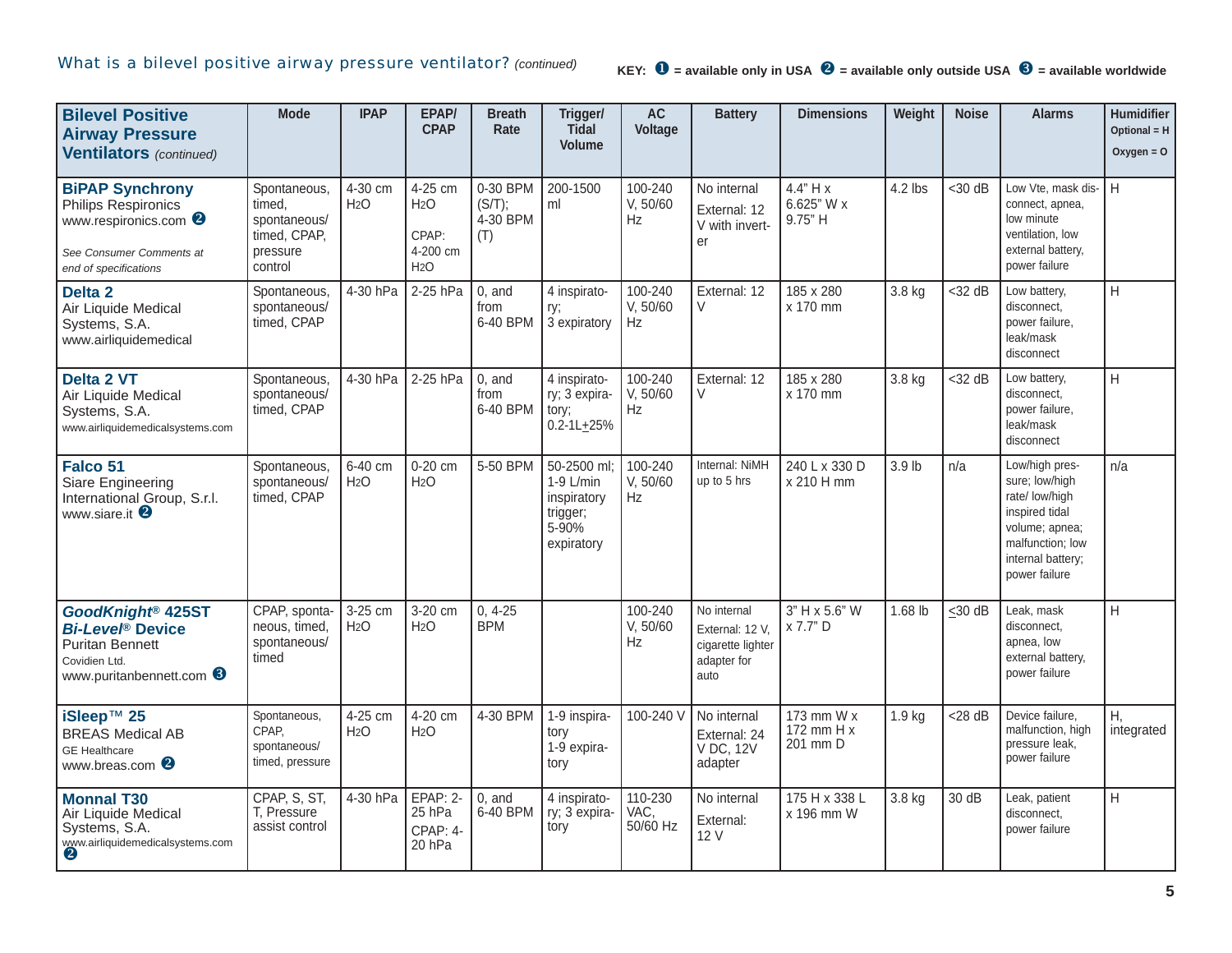| <b>Bilevel Positive</b><br><b>Airway Pressure</b><br><b>Ventilators</b> (continued)                   | <b>Mode</b>                                                                                       | <b>IPAP</b>                 | EPAP/<br><b>CPAP</b>                  | <b>Breath</b><br>Rate | Trigger/<br>Tidal<br><b>Volume</b>                   | <b>AC</b><br>Voltage      | <b>Battery</b>                                               | <b>Dimensions</b>          | Weight                              | <b>Noise</b> | <b>Alarms</b>                                                                                                            | Humidifier<br>Optional = H<br>Oxygen = $O$ |
|-------------------------------------------------------------------------------------------------------|---------------------------------------------------------------------------------------------------|-----------------------------|---------------------------------------|-----------------------|------------------------------------------------------|---------------------------|--------------------------------------------------------------|----------------------------|-------------------------------------|--------------|--------------------------------------------------------------------------------------------------------------------------|--------------------------------------------|
| <b>Multilevel ST-30</b><br>Dima Italia S.r.l.<br>www.dimaitalia.com <sup>8</sup>                      | Spontaneous,<br>spontaneous/<br>timed, Timed,<br>CPAP                                             | 3-25 cm<br>H <sub>2</sub> O | 0-15 cm<br>H <sub>2</sub> O           | 5-99 BPM              | 1-9 inspira-<br>tory, "auto-<br>track" trig-<br>gers | 230 V,<br>50/60 Hz        | No Internal<br>External:<br>50 V                             | 15 x 30 x 22 cm            | 3.0 kg                              |              | Low/high inspirato-<br>ry pressure, apnea,<br>high expiratory<br>pressure, low bat-<br>tery, power failure               |                                            |
| Nippy <sup>™</sup> ST +<br><b>B</b> & <b>D</b> Electromedical<br>www.nippyventilator.com <sup>8</sup> | Spontaneous,<br>spontaneous/<br>timed, CPAP                                                       | 3-38 cm<br>H <sub>2</sub> O | 3-20 cm<br>H <sub>2</sub> O           | 6-43 BPM              | Flow,<br>200 L/min                                   | 100-240<br>V, 47-63<br>Hz | Opt. internal<br>4-12 hrs<br>External:<br>24 V, 4-12-<br>hrs | 30 L x 22 W<br>x 13 H cm   | 3.6 kg<br>4.5 kg<br>with<br>battery |              | Mask off, apnea,<br>power failure, low<br>battery, low/high<br>pressure, device<br>malfunction                           |                                            |
| Smartair™ ST<br><b>Puritan Bennett</b><br>Covidien Ltd.<br>www.puritanbennett.com <sup>2</sup>        | Spontaneous,<br>spontaneous/<br>timed, CPAP<br>pressure                                           | $5 - 30$<br>mbar            | $4 - 20$<br>mbar<br>CPAP:<br>$5 - 25$ | 4-40 BPM              | 5 inspirato-<br>ry,<br>200 L/min                     | 115-230<br>V, 50/60<br>mz | No internal                                                  | 200 x 125<br>x 290 mm      | $2.7$ kg                            | $<$ 30 dB    | Optional low pres-<br>sure, mask leak                                                                                    |                                            |
| <b>SOMNO vent ST</b><br>Weinmann GmbH & Co. KG<br>www.weinmann.de <sup>2</sup>                        | Spontaneous,<br>timed.<br>spontaneous/<br>timed, CPAP                                             | $4 - 20$<br>mbar            | $4 - 18$<br>mbar                      | 5-45 BPM              | 5 inspiratory<br>5 expiratory                        | 115-230<br>V, 50/60<br>Hz | No internal<br>External: 12 V,<br>24 converters              | 18 W x 9 H<br>x 32 D cm    | 4 kg                                | 26 dB        | Mask leak, discon-<br>nect, apnea, low<br>extternal battery,<br>power failure                                            | H, O                                       |
| <b>VENTI/ogic</b><br>Weinmann GmbH & Co. KG<br>www.weinmann.de $\bullet$                              | Spontaneous,<br>timed.<br>spontaneous/<br>timed, timed<br>adaptive,<br>CPAP, SX and<br><b>SXX</b> | 6-35 hPa                    | 4-20 hPa                              | 6-45 BPM              | 6 inspiratory<br>6 expiratory<br>300 L/min           | 115-230<br>V, 50/60<br>Hz | No internal<br>External:<br>VENTIpower,<br>7 hrs             | 23 W x 12.5 H<br>x 34 D cm | 4.5 kg                              | 25 dB        | Low/high pressure,<br>low minute ventila-<br>tion, power failure,<br>disconnect,<br>overheat, pressure<br>measuring      | H, O                                       |
| <b>VENTImotion</b><br>Weinmann GmbH & Co. KG<br>www.weinmann.de <sup>2</sup>                          | Spontaneous<br>timed,<br>spontaneous/<br>timed, CPAP,<br>SX and SXX                               | 6-35 hPa                    | 4-20 hPa                              | 6-45 L/M              | 6 inspiratory<br>6 expiratory<br>300 L/min           | 115-230<br>V, 50/60<br>Hz | No internal<br>External:<br>VENTIpower,<br>7 hrs             | 23 W x 12.5 H<br>x 34 D cm | 4.5 kg                              | 25dB         | Low/high pressure,<br>apnea, low minute<br>ventilation, power<br>failure, disconnect,<br>overheat, pressure<br>measuring | H, O                                       |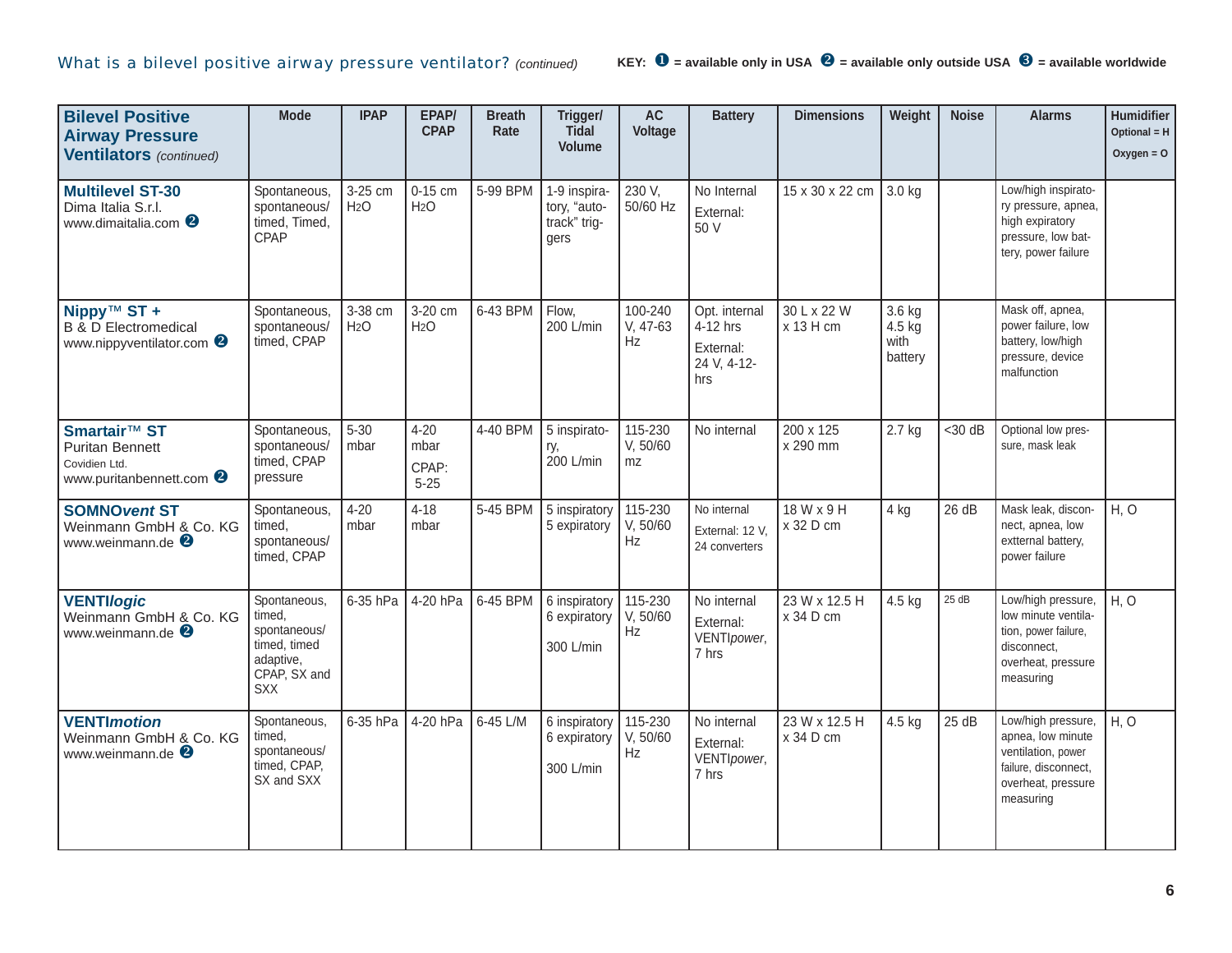| <b>Bilevel Positive</b><br><b>Airway Pressure</b><br><b>Ventilators</b> (continued)          | <b>Mode</b>                                           | <b>IPAP</b>                   | EPAP/<br><b>CPAP</b>                                                | <b>Breath</b><br>Rate | Trigger/<br>Tidal<br><b>Volume</b>         | <b>AC</b><br>Voltage      | <b>Battery</b>                                                 | <b>Dimensions</b>                    | Weight   | <b>Noise</b> | <b>Alarms</b>                                                                                                                                                           | <b>Humidifier</b><br>Optional = H<br>Oxygen = $O$ |
|----------------------------------------------------------------------------------------------|-------------------------------------------------------|-------------------------------|---------------------------------------------------------------------|-----------------------|--------------------------------------------|---------------------------|----------------------------------------------------------------|--------------------------------------|----------|--------------|-------------------------------------------------------------------------------------------------------------------------------------------------------------------------|---------------------------------------------------|
| <b>VENTImotion 2</b><br>Weinmann GmbH & Co. KG<br>www.weinmann.de <sup>2</sup>               | Spontaneous,<br>timed,<br>spontaneous/<br>timed, CPAP | 6-30 hPa                      | 4-20 hPa                                                            | 6-45 L/m              | 6 inspiratory<br>6 expiratory<br>285 L/m   | 115-230<br>V, 50/60<br>Hz | No internal<br>External:<br>VENTIpower,<br>7 hrs               | 230 W x 120 H<br>x 280 D mm          | 3.7 kg   | 26 dB        | Low minute ventila-<br>tion, low/high pres-<br>sure, apnea, discon-<br>nect, device mal-<br>function, overheat-<br>ing, low/empty<br>external battery,<br>power failure | H, O                                              |
| <b>VPAP™ ST</b><br>ResMed Corp.<br>www.resmed.com 6                                          | Spontaneous,<br>timed,<br>spontaneous/<br>timed, CPAP | 4-25 cm<br>H <sub>2</sub> O   | 3-25 cm<br>H <sub>2</sub> O<br>CPAP:<br>4-20 cm<br>H <sub>2</sub> O | 5-30 BPM              | Flow<br>3 inspirato-<br>ry<br>3 expiratory | 110-240 V                 | No internal<br>External:<br>12 V                               | 112 L x 145 H<br>x 164 W mm          | $1.3$ kg | $<$ 26 dB    | Mask off, leak,<br>apnea                                                                                                                                                | H                                                 |
| <b>VPAP™ III ST-A</b><br>ResMed Corp.<br>www.resmed.com 6                                    | Spontaneous,<br>timed.<br>spontaneous/<br>timed, CPAP | 3-30 cm<br>H <sub>2</sub> O   | 3-25 cm<br>H <sub>2</sub> O<br>CPAP:<br>4-20 cm<br>H <sub>2</sub> O | 5-30 BPM              | Flow<br>3 inspirato-<br>ry<br>3 expiratory | 110-240 V                 | No internal<br>External:<br>12-24 V                            | 270 L x 230 W<br>x 141 H mm          | $2.3$ kg |              | Low/high pressure,<br>mask off, low<br>minute ventilation,<br>non-vented circuit.<br>disconnect, apnea,<br>malfunction, power<br>failure                                | Iн                                                |
| <b>VPAP™ III ST-A with</b><br><b>QuickNav</b><br>ResMed Corp.<br>www.resmed.com <sup>2</sup> | Spontaneous,<br>timed,<br>spontaneous/<br>timed, CPAP | 2-30 cm<br>H <sub>2</sub> O   | 2-25 cm<br>H <sub>2</sub> O<br>CPAP:<br>4-20 cm<br>H <sub>2</sub> O | 5-30 BPM              | 3 sensitivity<br>triggers; 50-<br>3,000 mL | 110-240<br>V, 50/60<br>Hz | ResMed<br>Power<br>Station up to<br>12 hrs                     | 270 mm L x<br>230 mm W x<br>141 mm H | $2.3$ kg | $30$ dB      | Power failure,<br>low/high pressure,<br>mask leak/<br>disconnect,<br>low minute<br>ventilation                                                                          | H                                                 |
| <b>VPAP™ IV ST</b><br>ResMed Corp.<br>www.resmed.com <sup>2</sup>                            | Spontaneous,<br>timed.<br>spontaneous/<br>timed, CPAP | 4-25 cm<br>H <sub>2</sub> O   | $2 - 25$<br>cmH <sub>2</sub> O<br>CPAP:<br>4-20 cm                  | 5-30 BPM              | 5 levels.<br>170 L/min<br>max. flow        | 100-240<br>V, 50/60<br>Hz | No internal<br>External: 12-<br>24 VDC                         | 112 mm L x<br>164 mm W x<br>145 mm H | $1.3$ kg | $<$ 28 dB    | None                                                                                                                                                                    | H, O                                              |
| VS Serena™<br>ResMed Corp.<br>www.resmed.com <sup>2</sup>                                    | Spontaneous,<br>timed,<br>spontaneous/<br>timed, CPAP | 4-20 hPa<br>CPAP:<br>5-30 hPa | 4-20 hPa                                                            | 5-50 BPM              | 0-2500 ml<br>inspiratory<br>Expiratory     | 110-240 V                 | No internal<br>External:<br><b>Battery Pack</b><br>up to 8 hrs | 5.3" x 11.2"<br>x 8.0"               | 5.5 lb   |              | Disconnect,<br>malfunction, apnea,<br>power failure,<br>nonvented circuit,<br>low/high pressure                                                                         | H                                                 |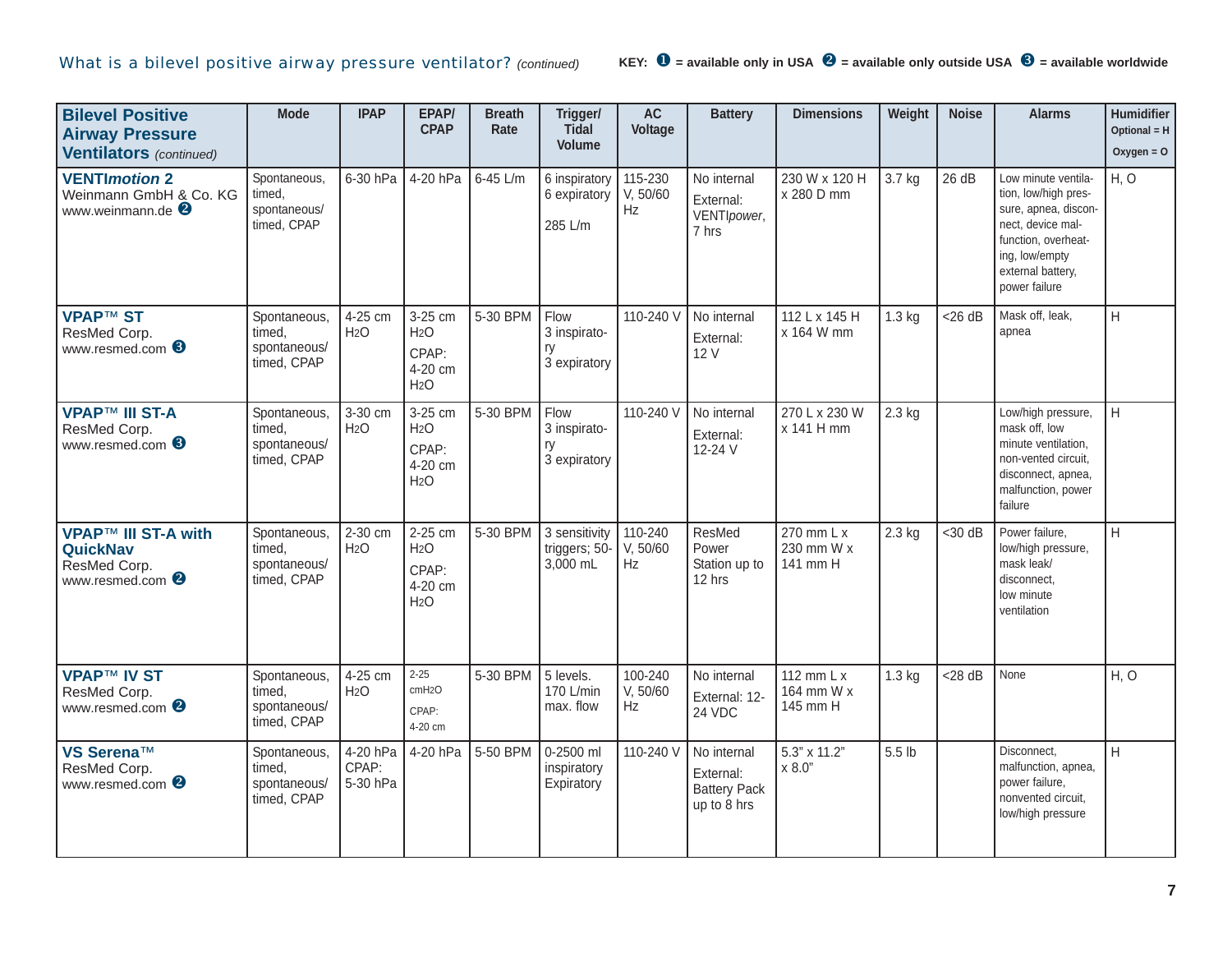## Consumer comments for bilevel positive airway pressure ventilators: *(continued)*

#### **BiPAP Synchrony**

"The BiPAP Synchrony works very well, and its size makes it easy to carry when you are traveling. However, it is not geared to mount on a wheelchair. It is noisy and draws a lot of energy. Even when you connect it to an external battery, the battery drains very quickly. It would be better if the water chamber were much simpler to handle. It needs to be an integrated part of the overall design." *–AJK, Canada*

"I use a BiPAP Synchrony with AVAPS. Good points: it is very small; it uses an external power supply that helps to keep the equipment cooler; easy maintenance. Bad points: it is a bit noisy; the turn-on switch should not be 'electronic' – it should be a normal open/close switch. Once turned on, it takes too long to send the first breath." *–MDPO, Brazil*

#### **VPAP** ™ **III ST**

"I've been using VPAP™ III ST with built-in humidifier for more than a year. It replaced the Philips Respironics BiPAP Pro 'S' that I used for a year and a half.

"The BiPAP, though kind of noisy, is a dependable machine with a very nice filter. It served me well through my early recovery from the 10+ years of hypoventilation, but the need for the 'timed' feature became more and more evident. I still use it for traveling and for emergency use because, unlike the VPAP, it has a 12 V port built in.

#### "VPAP ™ III ST advantages:

1. It is so quiet that I forget I'm hooked up.

2. I am fortunate to be able to set the machine myself. The smaller IPAP and EPAP increment of .2 (compared to .5 on the BiPAP) taught me that my polioweakened diaphragm and intercostals are more sensitive to the pressure setting than I previously thought. Understanding the way the machine settings need to balance has helped me visualize my exact breathing needs and make corrections accordingly for a greater improved quality of life. 3. The built-in humidifier gives the unit a small footprint compared to my old setup which included a separate humidifier.

#### "VPAP ™ III ST disadvantages:

1. The filter is much too small, it can't be washed, and a finer pollen filter could be added.

2. The lowest EPAP setting is 4. Since I don't have the classic mechanical obstructive problem I prefer 3 or even 2. The lower EPAP setting also makes it easier to start a breath, increasing the percentage of self-initiated breaths." *–RDVL, California*

## What is a volume-cycled ventilator?

Volume-cycled ventilators deliver a preset volume of air during inspiration. Volume ventilators can deliver higher volumes and pressures than bilevel units, although the volume remains constant despite interface leaks. The pressure limit can be adjusted by increasing the volume and lowering the high-pressure alarm. Volume-cycled ventilators can be used for breath stacking (adding one breath to another without exhaling) to enable deeper breaths for improved cough. They also have alarms and internal batteries, but they are larger, heavier and more expensive than bilevel units, although some use less electricity to operate. If an individual needs 24-hour ventilation, a volume ventilator is recommended because it is approved by the FDA for this purpose and has the necessary safety features.

#### **MODE DEFINITIONS:**

*Control:* Delivers only controlled breaths at specified tidal volume and prescribed respiratory rate. Ventilator is triggered by pre-set machine rate, and the individual cannot take any spontaneous breaths.

*Assist/Control:* Allows individual to initiate/trigger a machine-assisted breath and to take additional breaths at prescribed tidal volume.

*SIMV (Synchronized Intermittent Mandatory Ventilation):* Prescribed tidal volume and respiratory rate but individual can breathe spontaneously in between delivered breaths.

*PEEP (Positive End Expiratory Pressure):* Airway pressure is maintained at the end of the ventilator breaths to increase volume of air remaining in the lungs at the end of expiration.

*IPPB (Intermittent Positive Pressure Breathing):* Intermittent delivery of deep insufflations.

*Sigh:* Provides an increased amount of volume at intervals to simulate a normal sigh breath.

*The following equipment specifications are for volume-cycled ventilators currently on the markets. There is no "standard" form for specifications. American and European manufacturers differ in the technical information that they provide about their products. Alarms must be a certain volume. Minimum and maximum alarm volume is regulated.*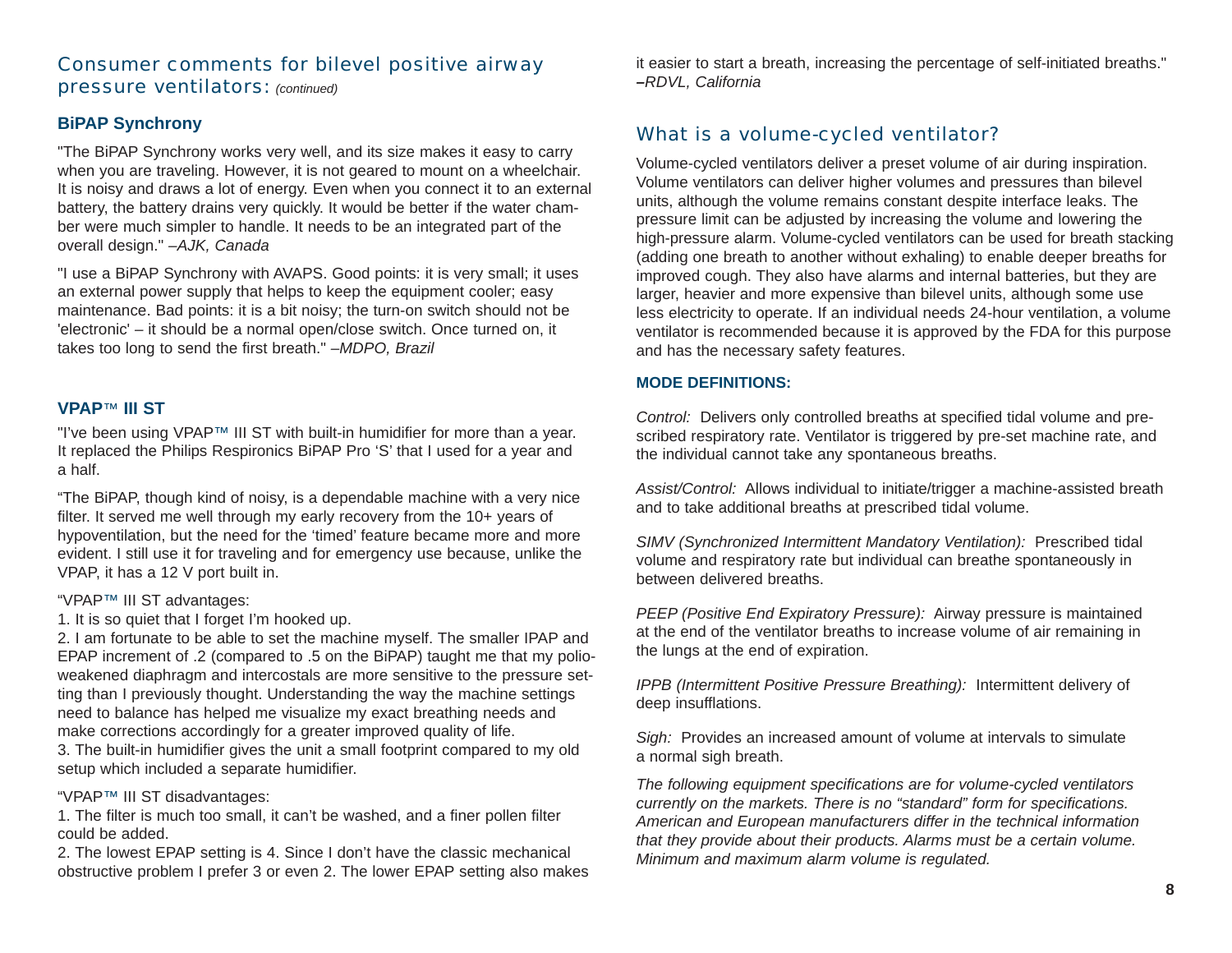## What is a volume-cycled ventilator? *(continued)*

| <b>Volume-cycled</b><br><b>Ventilators</b>                                                                                        | <b>Mode</b>                                                                        | <b>Tidal</b><br><b>Volume</b>                               | Inspirator<br>y Flow<br>Rate | <b>Breath</b><br>Rate                                                                         | <b>PEEP</b>                                 | <b>Trigger</b> | <b>AC</b><br>Voltage                                                                     | <b>Battery</b>                                                                                    | <b>Dimensions</b>                  | Weight                        | <b>Alarms</b>                                                                                                                   | <b>Humidifier</b><br>Optional = $H$<br>$Oxygen = O$ |
|-----------------------------------------------------------------------------------------------------------------------------------|------------------------------------------------------------------------------------|-------------------------------------------------------------|------------------------------|-----------------------------------------------------------------------------------------------|---------------------------------------------|----------------|------------------------------------------------------------------------------------------|---------------------------------------------------------------------------------------------------|------------------------------------|-------------------------------|---------------------------------------------------------------------------------------------------------------------------------|-----------------------------------------------------|
| <b>LP10 Volume Ventilator</b><br><b>Puritan Bennett</b><br>Covidien Ltd.<br>www.puritanbennett.com<br><b>Discontinued</b>         | Assist/control,<br>SIMV,<br>pressure cycle                                         | $100 -$<br>2200 ml                                          | $2 - 100$<br><b>LPM</b>      | 1-20 BPM<br>in incre-<br>ments of<br>1 BPM and<br>22-38 BPM<br>in incre-<br>ments of<br>2 BPM |                                             |                | 110 V,<br>220-240 V,<br>50/60 Hz<br>(Power<br>usage:<br>Maximum<br>679 kW<br>hrs per yr) | Internal,<br>up to 1 hr<br>External:<br>10-20 hrs.<br>depending on<br>12 V deep-<br>cycle battery | 9.75" H x<br>14.5" W<br>x 13.25" D | 35 lbs                        | Low/high pressure,<br>low battery,<br>power failure,<br>malfunction                                                             | H, O                                                |
| <b>LTV®800</b><br>CareFusion<br>www.pulmonetic.com 6<br>Pediatric use > 5 kg<br>See Consumer Comments at<br>end of specifications | Spontaneous,<br>control.<br>assist/control,<br><b>SIMV</b>                         | $50-$<br>2000 ml                                            | 10-100<br>LPM                | 0-80 BPM                                                                                      | $0 - 20$<br>cm<br>H <sub>2</sub> O          | Pressure       | 90-250 V,<br>47/63 Hz                                                                    | Internal, 1 hr<br>External: 3 hrs.<br>4 hrs, 9 hrs<br>automobile<br>cigarette lighter<br>adapter  | 3" H x 10" W<br>x 12" D            | 12.85<br>Ibs                  | Low/high pressure,<br>empty/low battery,<br>low minute ventila-<br>tion, apnea,<br>power failure,<br>malfunction,<br>disconnect | H, O                                                |
| <b>PLV®-100</b><br><b>Philips Respironics</b><br>www.respironics.com<br><b>Discontinued</b>                                       | Control,<br>assist/control,<br><b>SIMV</b>                                         | $0.05 - 3.00$<br>$L + 10%$                                  | $10 -$<br><b>120 LPM</b>     | 2-35 BPM<br>$\pm$ 5;<br>$36 - 40 + 2$                                                         |                                             |                | 120 V,<br>50/60 Hz.<br>220-240<br>V, 50/60<br><b>Hz</b>                                  | Internal, 1 hr<br>External: 12<br>$\vee$                                                          | 9" H x 12.25" W<br>x 12.25" D      | 28.2 lbs                      | Low/high pressure,<br>apnea,<br>low battery,<br>power failure,<br>malfunction                                                   | H                                                   |
| <b>PLV®-102</b><br><b>Philips Respironics</b><br>www.respironics.com<br><b>Discontinued</b>                                       | Control,<br>$control + sigh,$<br>assist/control,<br>assist/control<br>+ sigh, SIMV | $0.05 - 0.20$<br>± 0.02 L;<br>$0.20 - 3.00$<br>$L \pm 10\%$ | $10 -$<br><b>120 LPM</b>     | 2-35 BPM<br>± 0.5;<br>$36 - 40 + 2$                                                           | $0 - 20$<br>cm<br>H <sub>2</sub> O          |                | 120 V,<br>50/60 Hz.<br>220-240<br>V, 50/60<br>Hz                                         | Internal, 1 hr<br>External: 12<br>$\vee$                                                          | 9" H x 12.25" W<br>x 12.25" D      | 28.9 lbs                      | Low/high pressure,<br>apnea,<br>low battery,<br>power failure,<br>malfunction                                                   | H, O                                                |
| <b>PLV®-102b</b><br><b>Philips Respironics</b><br>www.respironics.com<br><b>Discontinued</b>                                      | Control,<br>$control + sigh,$<br>assist/control,<br>assist/control<br>+ sigh, SIMV | $0.05 - 0.20$<br>$+ 0.02$ L;<br>$0.20 - 3.00$<br>$L + 10%$  | 10-120<br><b>LPM</b>         | 2-35 BPM<br>$\pm 0.5;$<br>$36 - 40 + 2$                                                       | $0 - 20$<br>cm<br>H <sub>2</sub> O          |                | 120 V,<br>50/60 Hz.<br>220-240<br>V, 50/60<br>Hz                                         | Internal, 1 hr<br>External: 12<br>$\vee$                                                          | 9" H x 12.25" W<br>x 12.25" D      | 28.9 lbs                      | Low/high pressure,<br>apnea, low battery,<br>power failure,<br>malfunction                                                      | H                                                   |
| <b>TBird® Legacy</b><br>CareFusion<br>www.carefusion.com<br><b>Discontinued</b>                                                   | Pressure con-<br>trol, pressure<br>support,<br>assist/control,<br>SIMV, CPAP       | $50-$<br>2000 ml                                            | 1-60 cm<br>H <sub>2</sub> O  | 2-80 BPM                                                                                      | PEEP:<br>$0 - 30$<br>cm<br>H <sub>2</sub> O | Flow           | 100-240<br>V, 47/63<br>Hz                                                                | Internal,<br>25 min<br>External:<br>48 (4 x 12) V                                                 | 12.6" W x 14" D<br>x 13" H         | 12.6" W<br>x 14" D<br>x 13" H | Low/high pressure,<br>malfunction.<br>low minute ventila-<br>tion, apnea                                                        | O with<br>Legacy<br>O <sub>2</sub>                  |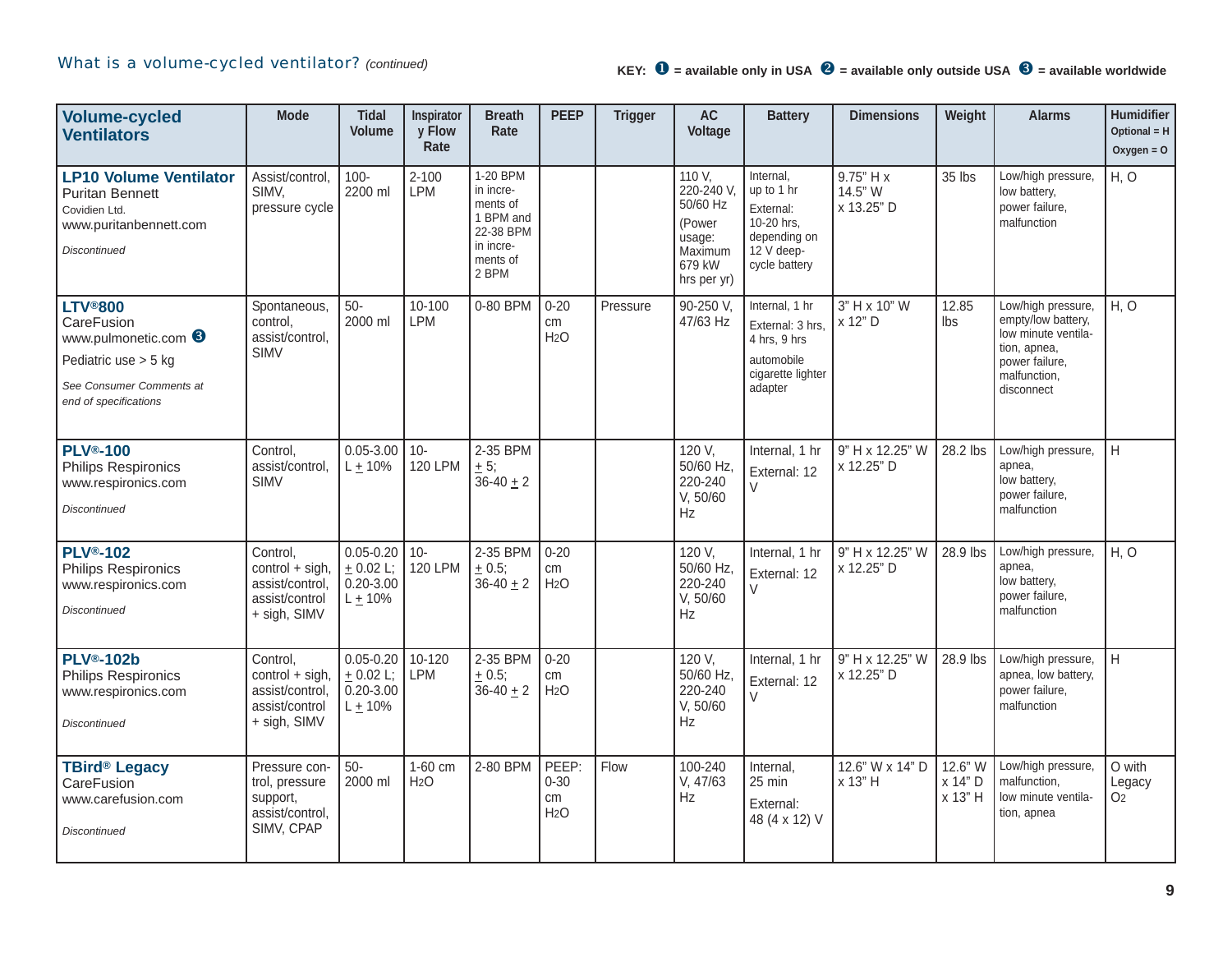| <b>Volume-cycled</b><br><b>Ventilators</b> (continued)                                    | <b>Mode</b>                                              | <b>Tidal</b><br><b>Volume</b> | Inspiratory<br><b>Flow</b><br>Rate | <b>Breath</b><br>Rate   | <b>PEEP</b>                 | <b>Trigger</b>                                     | <b>AC</b><br>Voltage   | <b>Battery</b>                                 | <b>Dimensions</b>           | Weight           | <b>Alarms</b>                                                                                                                     | Humidifier<br>Optional = $H$<br>Oxygen = $O$ |
|-------------------------------------------------------------------------------------------|----------------------------------------------------------|-------------------------------|------------------------------------|-------------------------|-----------------------------|----------------------------------------------------|------------------------|------------------------------------------------|-----------------------------|------------------|-----------------------------------------------------------------------------------------------------------------------------------|----------------------------------------------|
| UniVent™ Eagle™ 754<br>Impact Instrumentation, Inc.<br>www.impactinstrumentation.com<br>8 | Assist/control,<br>SIMV, CPAP                            | 0-3000<br>ml                  |                                    | $1 - 150$<br><b>BPM</b> | 1-20 cm<br>H <sub>2</sub> O | Flow                                               | 90-265 V,<br>47/440 Hz | Internal,<br>3 hrs max<br>External:<br>11-15 V | 8.87" x 11.5"<br>  x 4.5" D | 13 lbs           | Low/high<br>pressure,<br>low battery,<br>malfunction,<br>disconnect,<br>power failure,<br>tidal volume                            | $\circ$                                      |
| <b>V-Leonardo</b><br>Dima Italia S.r.l.<br>www.dimaitalia.com<br>Pediatric use            | Controlled,<br>assist,<br>assist/control,<br><b>SIMV</b> | $0.1 - 1.6$ L                 |                                    | 5-99 BPM                | 0-15 cm<br>H <sub>2</sub> O | Pressure<br>$0.5 - 5$ cm<br>H <sub>2</sub> O; Flow | 110/220 V,<br>50/60 Hz | Internal,<br>10 hrs<br>External:<br>12 VDC     | 38W x 33L<br>x 23H cm       | $9.5 \text{ kg}$ | Low/high<br>inspiratory<br>pressure,<br>high expirato-<br>ry pressure,<br>apnea, low<br>battery,<br>power failure,<br>malfunction | H, O                                         |

## **CONSUMER COMMENTS FOR VOLUME-CYCLED VENTILATORS:**

#### **LTV®800**

"The LTV®800 is easy to carry anywhere – lightweight, reasonably small and durable. I can hold it on my lap during airplane flights.

"During the day when I use mouth intermittent positive pressure with a mouthpiece. I did not need or want to use the long, multi-tubed circuits that came with the LTV®800 so I substituted simple ones (that I used with another volume ventilator). However, I now require PEEP for sleeping, and I use Pulmonetic's circuit with PEEP valve with my custom-made face mask. My husband changes the night circuit monthly and cleans/disinfects the day circuit weekly.

"The LTV®800 sits on the car's front seat beside me as I drive. It is simple to hook up to the cigarette lighter or the small battery pack. My husband thinks there's sometimes an annoying whistle to the vent when it's in the car but I'm not bothered by the sound, although it does vary more than when it is hooked to AC.

"At first, the on/off and reset buttons were very difficult for me to use because I have little push-down power in my fingers. I put little pads on the buttons to raise them just enough to provide an area my fingers can push down on. The filters are washable and easy to reach. The Pulmonetic people have been very accessible when I needed help or had questions. There are many bells and whistles to this vent that I still have not fully explored. I miss the deep breath sigh that the Bear 33 delivered to me for 15 years." *–JG, Kansas*

"I have owned an LTV®800 for about five years. The manufacturer (Pulmonetic Systems, Inc.) has a policy of dealing only through home health care companies, and they deal only in rentals. Therefore I cannot get maintenance and repair service for it through the manufacturer. Its relatively small size and dual voltage makes it good for travel. It is noisier than my PLV®-100 and has a smaller limit of volume delivery." *–AF, Virginia*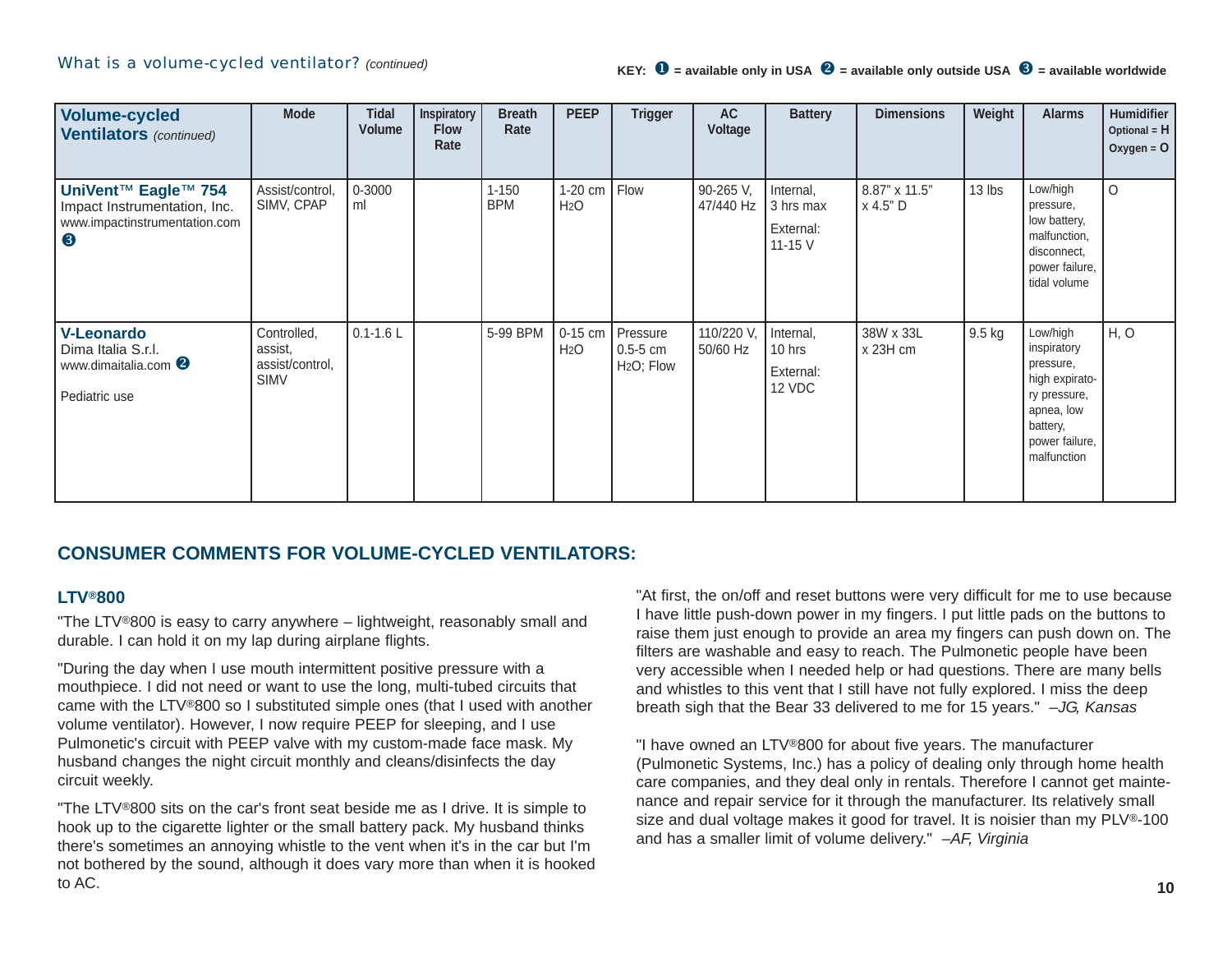#### What is a pressure support ventilator? What is pressure control?

Pressure support ventilators supplement the inspiratory effort of individuals who can breathe spontaneously by providing a preset amount of positive airway pressure throughout the complete inspiration. The tidal volume can vary from breath to breath. These ventilators also offer pressure control with the ventilator, rather than the individual, controlling the breathing rate. Pressure control sets the pressure rather than the flow.

*The following equipment specifications are for pressure support ventilators currently on the markets. There is no "standard" form for specifications. American and European manufacturers differ in the technical information that they provide about their products. Alarms must be a certain volume. Minimum and maximum alarm volume is regulated.*

|  |  |  |  |  | KEY: $\mathbf{\Theta}$ = available only in USA $\mathbf{\Theta}$ = available only outside USA $\mathbf{\Theta}$ = available worldwide |
|--|--|--|--|--|---------------------------------------------------------------------------------------------------------------------------------------|
|--|--|--|--|--|---------------------------------------------------------------------------------------------------------------------------------------|

| <b>Pressure Support</b><br><b>Ventilators</b>                                                                             | <b>Mode</b>                                                                                                                                                                                                                | <b>Tidal</b><br><b>Volume</b> | <b>Pressure</b><br>Range    | <b>Breath</b><br>Rate | IPAP,<br>EPAP,<br>PIP, PEEP                                                            | <b>Trigger</b>                                        | <b>AC</b><br>Voltage            | <b>Battery</b>                                                                  | <b>Dimensions</b>                    | Weight | <b>Alarms</b>                                                                                                                                                                      | <b>Humidifier</b><br>Optional = $H$<br>Oxygen = $O$ |
|---------------------------------------------------------------------------------------------------------------------------|----------------------------------------------------------------------------------------------------------------------------------------------------------------------------------------------------------------------------|-------------------------------|-----------------------------|-----------------------|----------------------------------------------------------------------------------------|-------------------------------------------------------|---------------------------------|---------------------------------------------------------------------------------|--------------------------------------|--------|------------------------------------------------------------------------------------------------------------------------------------------------------------------------------------|-----------------------------------------------------|
| <b>Falco 101</b><br>Siare Engineering<br>International Group, S.r.l.<br>www.siare.it <sup>2</sup><br>Pediatric use > 5 kg | CPAP, bilevel-S,<br>bilevel-ST, pres-<br>sure support<br>(PSV), pressure<br>assist/control<br>(PCV, APCV),<br>pressure support<br>ventilation with<br>guaranteed tidal<br>volume (PSTv),<br>Volumetric option<br>available | 50-2500<br>ml                 | 6-40 cm<br>H <sub>2</sub> O | 5-50 BPM              | EPAP/<br>PEEP:<br>0-20 cm<br>H <sub>2</sub> O<br>IPAP:<br>6-40 cm<br>H <sub>2</sub> O  | $1-9$ $l/min$<br>inspiratory;<br>20-50%<br>expiratory | 100-240 V<br>50/60 Hz           | Internal:<br>up to 4 hrs<br>External:<br>up to 10 hrs,<br>12V                   | 210 mm H x 240<br>mm W x 330<br>mm D | 3.9 kg | High/low pres-<br>sure, high/low<br>rate, high/low<br>insp. tidal vol-<br>ume, overheat-<br>ing, malfunc-<br>tion, apnea,<br>power failure,<br>low battery, bat-<br>ter disconnect | H, O                                                |
| <b>Multilevel VP</b><br>Dima Italia S.r.l.<br>www.dimaitalia.com <sup>8</sup><br>Pediatric use                            | Control,<br>Assist/control,<br>pressure con-<br>trol, pressure<br>support, SIMV                                                                                                                                            | 10 cc -<br>2500 cc            |                             | 5-99 BPM              | IPAP:<br>3-60 cm<br>H <sub>2</sub> O<br>EPAP:<br>$0-15$ cm<br>H <sub>2</sub> O<br>PEEP | Inspiratory;<br>expiratory                            | 110-240 V,<br>50/60 Hz<br>80 VA | Internal:<br>12 V, 1-1/2<br>hrs<br>External                                     | 16 x 30<br>x 22 cm                   | 3.5 kg | Low/high inspi-<br>ratory pres-<br>sure, high expi-<br>ratory pres-<br>sure, apnea,<br>low battery,<br>power<br>failure                                                            | H, O                                                |
| Nippy 3+<br><b>B &amp; D Electromedical</b><br>www.nippyventilator.com <sup>2</sup>                                       | Pressure con-<br>trol, pressure<br>support, IPPV,<br>CPAP                                                                                                                                                                  |                               | 0-30 cm<br>H <sub>2</sub> O | 6-60 BPM              |                                                                                        |                                                       | 100-240<br>VAC,<br>50/60 Hz     | No internal<br>External:<br>24 V, 2- &<br>8-hr portable,<br>4- & 8-hr<br>backup | 297 L x 223 W<br>x 132 H mm          | 3.5 kg | Low/high<br>pressure,<br>flat/low bat-<br>tery, discon-<br>nect, power<br>failure                                                                                                  |                                                     |
| <b>PV 403 PEEP</b><br><b>BREAS Medical AB</b><br><b>GE</b> Healthcare<br>www.breas.com <sup>2</sup>                       | Pressure<br>support,<br>pressure<br>control,<br>volume control                                                                                                                                                             | $0.3 - 1.6$ L                 | $6 - 50$<br>mbar            | 4-40 BPM              | Optional:<br>$0-10$ cm<br>mbar                                                         | Inspiratory;<br>expiratory                            | 100-240 V.<br>50/60 Hz          | Internal,<br>up to 15 hrs<br>External: 12-<br>24 V, 8-10 hrs                    | 35 W x 18 H<br>$x 26$ D cm           | 5.5 kg | Low/high pres-<br>sure, leak, low<br>battery, power<br>failure, mal-<br>function, low<br>tidal volume                                                                              |                                                     |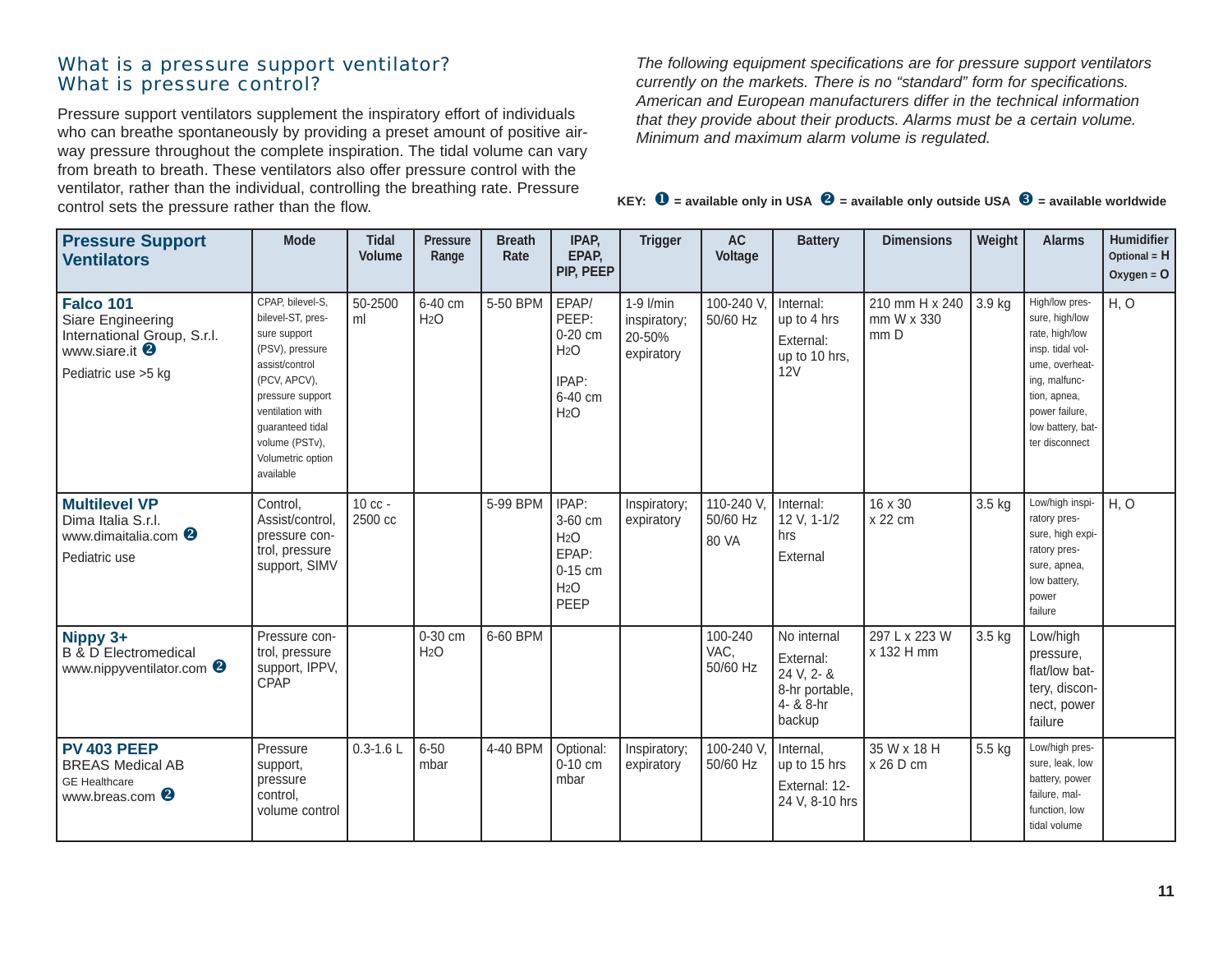| <b>Pressure Support</b><br><b>Ventilators</b>                                                                          | <b>Mode</b>                                                                                                     | <b>Tidal</b><br><b>Volume</b> | <b>Pressure</b><br>Range | <b>Breath</b><br>Rate                       | IPAP,<br>EPAP,<br>PIP, PEEP                                                  | <b>Trigger</b>                                  | $\mathsf{AC}$<br>Voltage | <b>Battery</b>                                                 | <b>Dimensions</b>                    | Weight                                                          | <b>Alarms</b>                                                                                                                                                                       | Humidifier<br>Optional = H<br>Oxygen = $O$ |
|------------------------------------------------------------------------------------------------------------------------|-----------------------------------------------------------------------------------------------------------------|-------------------------------|--------------------------|---------------------------------------------|------------------------------------------------------------------------------|-------------------------------------------------|--------------------------|----------------------------------------------------------------|--------------------------------------|-----------------------------------------------------------------|-------------------------------------------------------------------------------------------------------------------------------------------------------------------------------------|--------------------------------------------|
| Smartair <sup>™</sup> Plus<br><b>Puritan Bennett</b><br>Covidien Ltd.<br>www.puritanbennett.com <sup>2</sup>           | Pressure con-<br>trol, pressure<br>support, vol-<br>ume control,<br>spontaneous,<br>spontaneous-<br>timed, CPAP | $100 -$<br>1250 ml            |                          |                                             | IPAP:<br>5-30 mbar<br>EPAP:<br>0-20 mbar                                     | Inspiratory:<br>5 mbar<br>Expiratory:<br>4 mbar | 115-230 V,<br>50/60 mz   | Internal,<br>$2-5$ hrs<br>External:<br>24 V                    | 200 x 125<br>x 290 mm                | 3.2 kg                                                          | Low/high<br>pressure,<br>disconnect                                                                                                                                                 | $\circ$                                    |
| Vivo <sup>®</sup> 30<br><b>BREAS Medical AB</b><br><b>GE</b> Healthcare<br>www.breas.com <sup>6</sup>                  | Pressure<br>support,<br>pressure<br>control, CPAP                                                               |                               |                          | 4-40 BPM                                    | IPAP:<br>4-30 cm<br>H <sub>2</sub> O<br>EPAP:<br>2-20 cm<br>H <sub>2</sub> O | Inspiratory<br>$1-9:$<br>Expiratory<br>$1 - 9$  | 100-240 V                | External:<br>12/24 V DC                                        | 185 mm W x<br>230 mm H x<br>227 mm D | 3.3 kg                                                          | Low/high<br>pressure,<br>low volume,<br>low/high<br>leakage,<br>low external<br>& internal<br>battery, low<br>power, inter-<br>nal function<br>failure                              | H                                          |
| Vivo <sup>®</sup> 40<br><b>BREAS Medical AB</b><br><b>GE</b> Healthcare<br>www.breas.com <sup>6</sup><br>Pediatric use | Pressure<br>support,<br>pressure<br>control, CPAP,<br>target volume                                             | $200 -$<br>1500 ml            |                          | 4-40 BPM                                    | IPAP:<br>4-40 cm<br>H <sub>2</sub> O<br>EPAP:<br>2-20 cm<br>H <sub>2</sub> O | Inspiratory<br>$1-9;$<br>Expiratory<br>$1 - 9$  | 100-240 V                | Internal:<br>3.8 Ah capac-<br>ity<br>External:<br>12.5/24 V DC | 185 mm W x<br>240 mm H x<br>227 mm D | 4 kg<br>(with<br>internal<br>battery<br>and<br>humidi-<br>fier) | Low/high<br>pressure,<br>low volume,<br>low/high<br>breath rate,<br>low/high<br>leakage,<br>low external<br>& i nternal<br>battery, low<br>power, inter-<br>nal function<br>failure | H                                          |
| VS Integra™<br>ResMed Corp.<br>www.resmed.com <sup>2</sup><br>Pediatric use                                            | Pressure con-<br>trol, pressure<br>support, spon-<br>taneous, spon-<br>taneous/timed                            | $50-$<br>2500 ml              | 5-50 hPa                 | 5-50 BPM<br>adult;<br>5-60 BPM<br>pediatric | IPAP:<br>5-50 cm<br>H <sub>2</sub> O<br>EPAP:<br>4-20 cm<br>H <sub>2</sub> O | Flow;<br>pressure                               | 100-230 V<br>110-230 V   | Internal,<br>up to 4 hrs<br>External,<br>up to 8 hrs           | 135 x 285 x<br>204 mm                | 2.6 kg<br>without<br>internal<br>battery                        | Minimum/<br>maximum<br>tidal volume,<br>power supply,<br>low/empty<br>battery,<br>low/high<br>pressure,<br>disconnect                                                               | $\circ$                                    |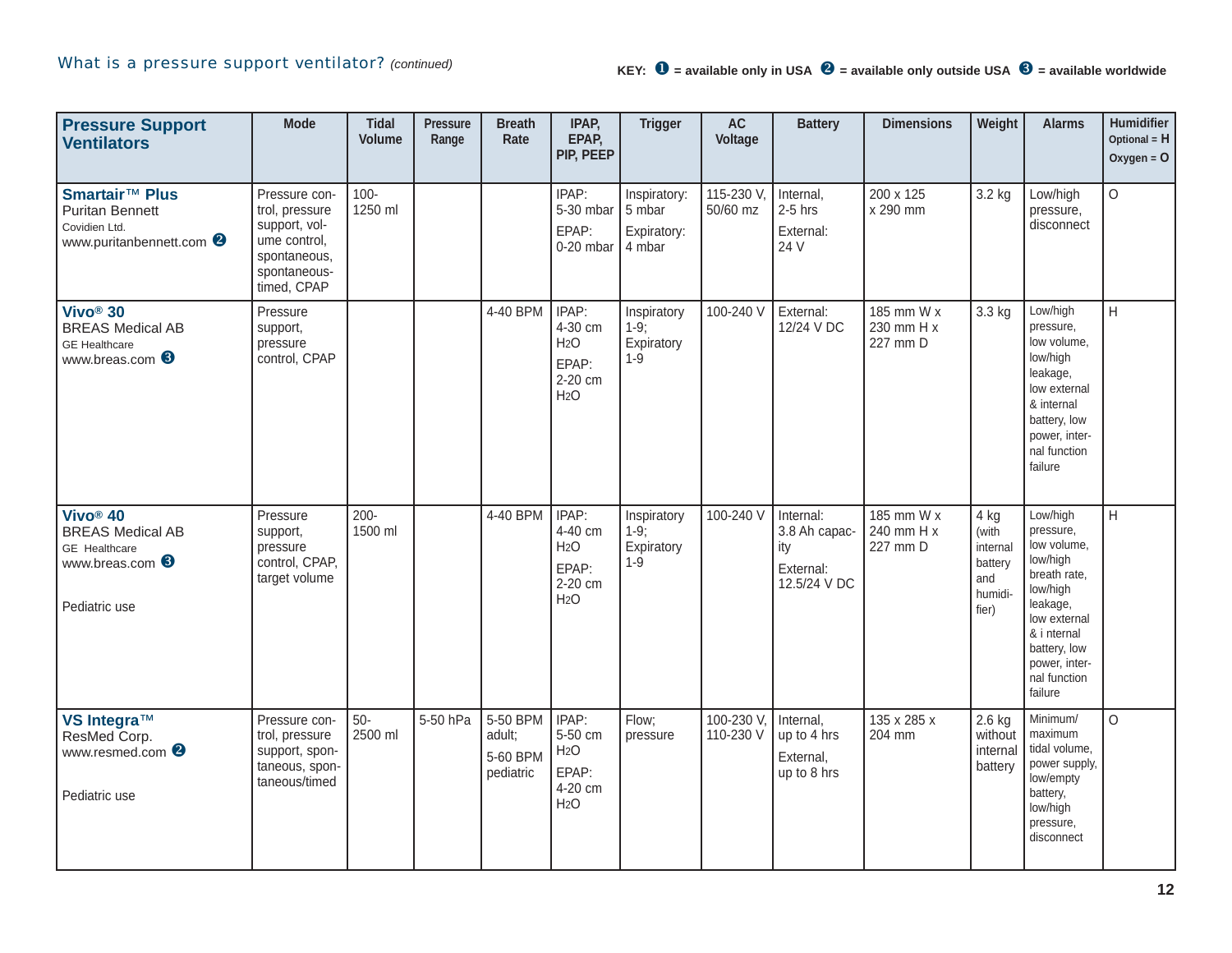## What is a combination or multi-mode ventilator?

The current generation of ventilators can provide many modes of ventilation: pressure support, pressure control, volume control, bilevel pressure or CPAP.

*The following equipment specifications are for combination ventilators currently on the markets. There is no "standard" form for specifications. American and European manufacturers differ in the technical information that they provide about their products. Alarms must be a certain volume. Minimum and maximum alarm volume is regulated.*

| <b>Combination or Multi-</b><br><b>Mode Ventilators</b>                                                              | <b>Mode</b>                                                                                                                                                           | <b>Tidal</b><br><b>Volume</b>                       | <b>Pressure</b><br>Range                                                | <b>Breath</b><br>Rate                                      | <b>PEEP</b>                                                               | <b>Trigger</b>                                              | <b>AC</b><br>Voltage                        | <b>Battery</b>                                                                                                                      | <b>Dimensions</b>                                                  | Weigh                                                                         | <b>Alarms</b>                                                                                                                                                                                                     | Humidifie<br>Optional $=$ H |
|----------------------------------------------------------------------------------------------------------------------|-----------------------------------------------------------------------------------------------------------------------------------------------------------------------|-----------------------------------------------------|-------------------------------------------------------------------------|------------------------------------------------------------|---------------------------------------------------------------------------|-------------------------------------------------------------|---------------------------------------------|-------------------------------------------------------------------------------------------------------------------------------------|--------------------------------------------------------------------|-------------------------------------------------------------------------------|-------------------------------------------------------------------------------------------------------------------------------------------------------------------------------------------------------------------|-----------------------------|
| <b>Achieva® Portable</b><br><b>Ventilator</b><br><b>Puritan Bennett</b><br>Covidien Ltd.<br>www.puritanbennett.com 3 | Volume con-<br>trol, pressure<br>support, pres-<br>sure control,<br>control,<br>assist/control,<br><b>SIMV</b>                                                        | $50-$<br>2200 ml                                    | 0-50 cm<br>H <sub>2</sub> O                                             | 1-80 BPM                                                   | 0 and<br>3-20 cm<br>H <sub>2</sub> O                                      | Inspiratory/<br>Flow and<br>pressure                        | 100-240<br>V, 50/60<br><b>Hz</b>            | Internal, at<br>least 4 hrs<br>under normal<br>load; backup<br>use only<br>External:<br>24 V, approx<br>20 hrs under<br>normal load | 10.75" H x<br>13.30" W x<br>15.60" D                               | 31 lbs                                                                        | Low/high pressure,<br>low battery, power<br>failure.<br>malfunction, setting<br>error, power<br>switchover O2 fail-<br>ure (PSO2)                                                                                 | H, O                        |
| Carina <sup>®</sup> home<br><b>Draeger Medical</b><br>www.draeger.com <sup>6</sup>                                   | CPAP, PSV,<br>PCV (assist)<br>and VCV-PR<br>(assist)                                                                                                                  | $50-$<br>4000 ml                                    | 5-50 cm<br>H <sub>2</sub> O                                             | 5-50 BPM                                                   | PIP: 0-80<br>cm H <sub>2</sub> O<br>PEEP: 3-<br>20 cm<br>H <sub>2</sub> O | SyncPlus:<br>Flow<br>gradient,<br>Flow and<br>pressure      | 100-240<br>V, AC,<br>50/60 Hz,<br>max 0.9 A | Internal, 2<br>hrs<br>External: fully<br>charged 10<br>hrs<br>12-24 V                                                               | 15.2" L x 6.9" W<br>x 10.8" H<br>(38.5 L x 17.5)<br>W x 27.5 H cm) | 10.8<br>Ibs<br>(4.9)<br>kg)                                                   | High/low pressure,<br>high/low tidal vol-<br>ume, apnea, bat-<br>tery low, discon-<br>nect/leakage, filter<br>removal, illegal<br>power shut-off, fre-<br>quency high, etc.                                       |                             |
| Elisée 150™<br>ResMed Corp.<br>www.resmed.com <sup><sup>2</sup></sup><br>Pediatric use                               | Assist/control<br>in volume,<br>assist pres-<br>sure control.<br>SIMV, IPPV,<br>pressure sup-<br>port with<br>backup, pres-<br>sure support<br>with tidal vol-<br>ume | 50-500<br>ml,<br>pediatric<br>300-2500<br>ml, adult | 3-40 cm<br>H <sub>2</sub> O<br>pediatric<br>5-60 cm<br>$H2O$ .<br>adult | $2 - 80$<br>BPM,<br>pediatric<br>$2 - 50$<br>BPM,<br>adult | 0-20 cm<br>H <sub>2</sub> O<br>pediatric<br>0-25 cm,<br>adult             | Inspiratory/<br>Flow and<br>pressure<br>Expiratory/<br>Flow | 110-230<br>V, 50/60<br>Hz                   | Internal.<br>up to 14 hrs<br>External:<br>12-28 V,<br>20 hrs                                                                        | 260 x 240<br>x 130 mm                                              | $4 - 4.8$<br>kg<br>depen-<br>dent<br>on<br>inter-<br>nal<br>battery<br>option | Low/empty battery,<br>low<br>high pressure both<br>insp. & exp., low/<br>high tidal<br>volume both insp &<br>exp., low/high<br>minute ventilation<br>both insp & exp.,<br>leaks.<br>malfunction, power<br>failure | $\Omega$                    |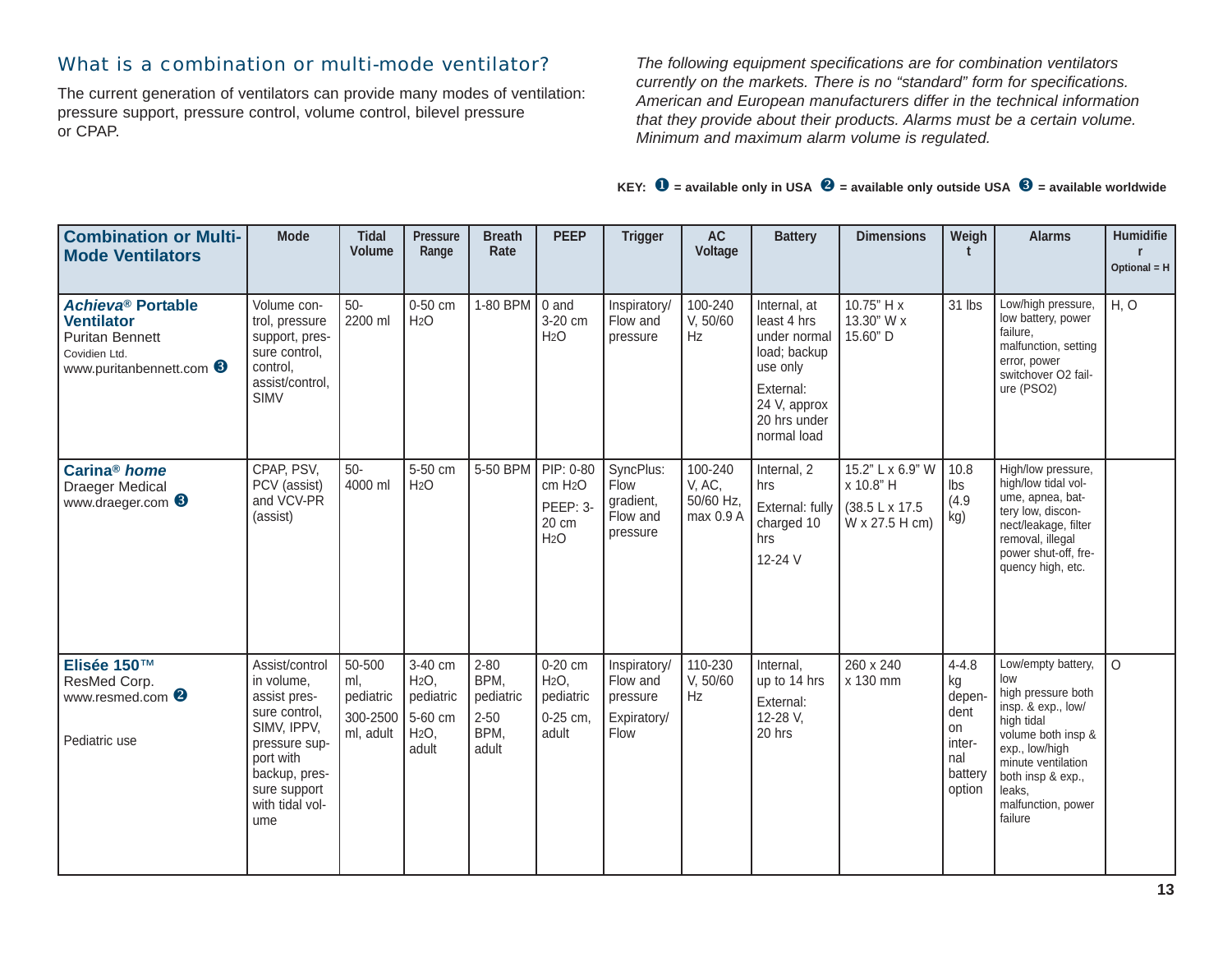| <b>Combination or Multi-</b><br><b>Mode Ventilators</b><br>(continued)                                                                                      | <b>Mode</b>                                                                                                                                                                                                                                                                                  | <b>Tidal</b><br><b>Volume</b>                    | Pressure<br>Range                                                                                            | <b>Breath</b><br>Rate | <b>PEEP</b>                                            | <b>Trigger</b>                                                                     | <b>AC</b><br>Voltage             | <b>Battery</b>                                                                                                                                                                                                                                                                                | <b>Dimensions</b>                   | Weight | <b>Alarms</b>                                                                                                                                                                                                                                        | Humidifier<br>Optional = H<br>Oxygen = $O$ |
|-------------------------------------------------------------------------------------------------------------------------------------------------------------|----------------------------------------------------------------------------------------------------------------------------------------------------------------------------------------------------------------------------------------------------------------------------------------------|--------------------------------------------------|--------------------------------------------------------------------------------------------------------------|-----------------------|--------------------------------------------------------|------------------------------------------------------------------------------------|----------------------------------|-----------------------------------------------------------------------------------------------------------------------------------------------------------------------------------------------------------------------------------------------------------------------------------------------|-------------------------------------|--------|------------------------------------------------------------------------------------------------------------------------------------------------------------------------------------------------------------------------------------------------------|--------------------------------------------|
| <b>Falco 202</b><br>Siare Engineering<br>International Group, S.r.l.<br>www.siare.it <sup>2</sup><br>Pediatric use > 5 kg                                   | Pressure; sponta-<br>neous, sponta-<br>neous/timed,<br>CPAP; pressure<br>control -- assist<br>control; pressure<br>support with guar-<br>anteed tidal vol-<br>ume; Volume:<br>assist control,<br>SIMV                                                                                        | 50-2500<br>ml                                    | 6-60 cm<br>H <sub>2</sub> O                                                                                  | 5-50 BPM              | PEEP:<br>$0-20$ cm<br>H <sub>2</sub> O                 | $1-9$ l/min<br>inspiratory;<br>5-90%<br>expiratory                                 | 100-240<br>V, 50/60<br>Hz        | Internal:<br>NiMH up to<br>$2.5$ hrs<br>External:<br>NiMH up to<br>10 hrs                                                                                                                                                                                                                     | 240 L x 330 D x<br>210 mm           | 3.9 kg | Low/high pressure;<br>low/high rate;<br>low/high inspired<br>tidal volume; apnea;<br>overheating; mal-<br>function; low inter-<br>nal battery; battery<br>disconnect; power<br>failure                                                               | $\circ$                                    |
| <b>HT50®</b><br><b>Newport Medical</b><br>Instruments<br>www.ventilators.com 6<br>Pediatric use > 5 kg<br>See Consumer Comments at<br>end of specifications | Volume con-<br>trol, A/CMV &<br>SIMV w/or w/o<br>pressure sup-<br>port, pressure<br>control A/CMV<br>& SIMV w/or<br>w/o pressure<br>support.<br>Spontaneous<br>(CPAP) w/ or<br>w/o pressure<br>support. Backup<br>ventilation in<br>all modes<br>(responds to<br>low-minute<br>volume alarm) | $100 -$<br>2,200 ml<br>(in<br>Volume<br>Control) | Pressure<br>control;<br>5-60 cm<br>H <sub>2</sub> O<br>Volume<br>control;<br>$0 - 100$<br>cmH <sub>2</sub> O | 1-99 BPM              | 0-30 cm<br>H <sub>2</sub> O (leak<br>compen-<br>sated) | $9.9 - 0$<br>cmH <sub>2</sub> O<br>relative to<br>built-in<br>PEEP/<br><b>CPAP</b> | 110-240<br>V.<br>50/60/400<br>Hz | Internal,<br>up to 10 hrs,<br>charges to<br>80% charge in<br>5-7 hrs from<br>either AC or<br>DC (12-24 V<br>battery).<br>Newport<br>Supplemental<br>Power Pack<br>(24 V): Adds<br>50% more use<br>time to internal<br>battery.<br>External<br>battery: 12-30<br>V with autmo-<br>tobile cable | 10.63" W x<br>7.87" D x<br>10.24" H | 15 lbs | High/low pressure,<br>high/low minute<br>volume, high/low<br>PEEP, circuit occlu-<br>sion, apnea, press<br>control level not<br>reached, check<br>prox line, battery<br>low, battery empty,<br>power swithcover,<br>device alert, shut<br>down alert | H, O                                       |
| iVent 201™<br>VersaMed<br><b>GE</b> Healthcare<br>www.versamed.net <b>6</b>                                                                                 | Volume con-<br>trol, pressure<br>control, pres-<br>sure support,<br>spontaneous,<br>assist/control,<br>SIMV, CPAP                                                                                                                                                                            | $100 -$<br>2,000 ml                              | 0-60 cm<br>H <sub>2</sub> O                                                                                  | 1-50 BPM              | 0-20 cm<br>H <sub>2</sub> O                            | Flow and<br>pressure                                                               | 100-240<br>V, 50/60<br>Hz        | Internal.<br>up to 2 hrs<br>External:<br>12-15 V                                                                                                                                                                                                                                              | 13" H x 9.5" W<br>x 10.3" D         | 22 lbs | Low/high pressure,<br>low battery, leak,<br>power failure, mal-<br>function, discon-<br>nect, low minute<br>ventilation                                                                                                                              | $\Omega$                                   |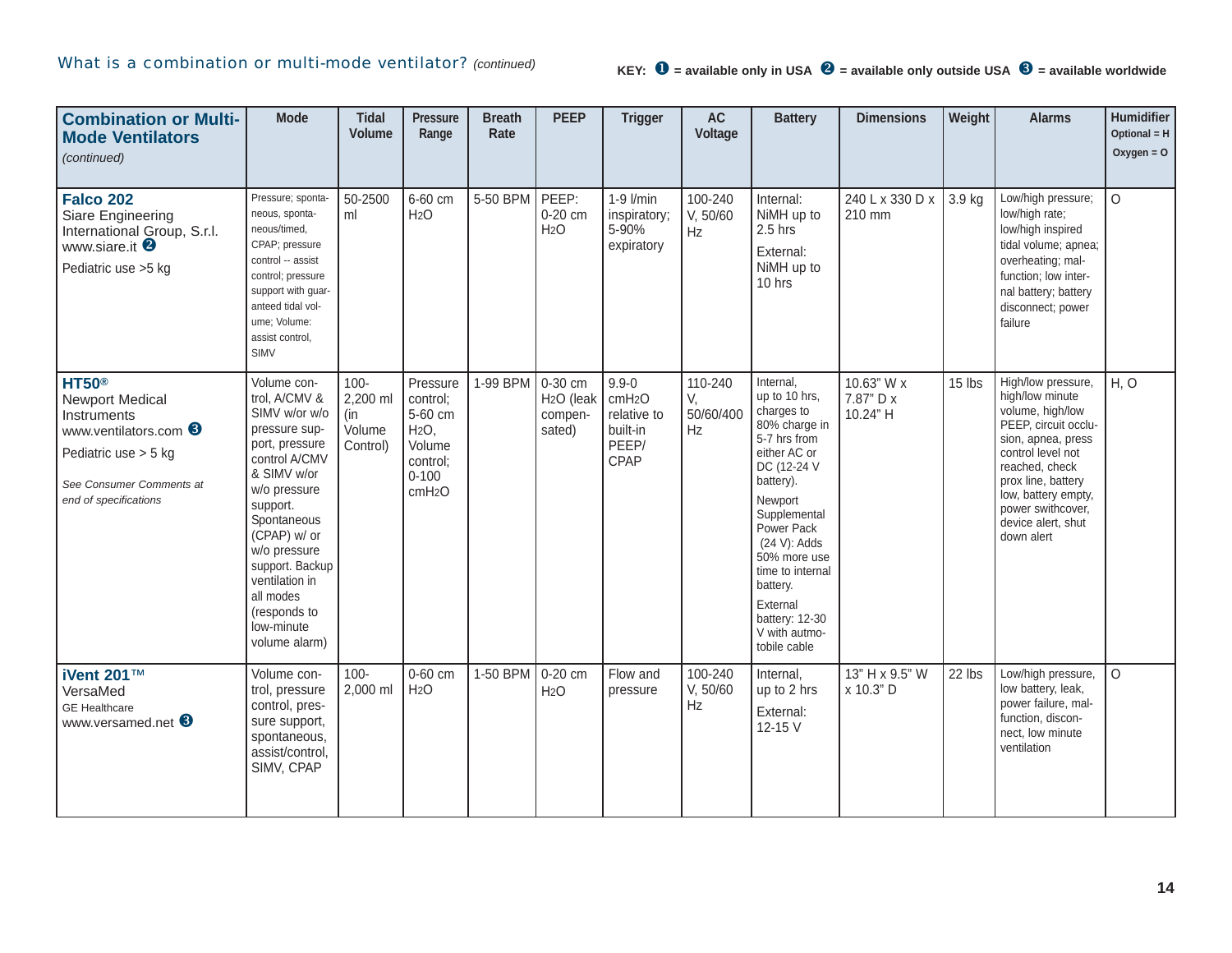| <b>Combination or Multi-</b><br><b>Mode Ventilators</b>                                                                                                  | <b>Mode</b>                                                                                                                     | <b>Tidal</b><br><b>Volume</b> | <b>Pressure</b><br>Range                                                                       | <b>Breath</b><br>Rate | <b>PEEP</b>                 | <b>Trigger</b> | <b>AC</b><br>Voltage  | <b>Battery</b>                                                                                                   | <b>Dimensions</b>       | Weight      | <b>Alarms</b>                                                                                                                          | Humidifier<br>Optional = H<br>Oxygen = $O$ |
|----------------------------------------------------------------------------------------------------------------------------------------------------------|---------------------------------------------------------------------------------------------------------------------------------|-------------------------------|------------------------------------------------------------------------------------------------|-----------------------|-----------------------------|----------------|-----------------------|------------------------------------------------------------------------------------------------------------------|-------------------------|-------------|----------------------------------------------------------------------------------------------------------------------------------------|--------------------------------------------|
| Legendair™<br><b>Puritan Bennett</b><br>Covidien Ltd.<br>www.puritanbennett.com <sup>2</sup><br>Pediatric use $> 5$ kg                                   | Pressure con-<br>trol, pressure<br>support with<br>and without<br>tidal volume,<br>volume con-<br>trol, SIMV                    | $100 -$<br>1400 ml            | Insp:<br>$5-40$ mbar<br>Exp:<br>0-20 mbar                                                      | 6-60 BPM              |                             | 5 inspiratory  | 115-230 V<br>50/60 Hz | Internal,<br>up to 10 hrs<br>External: 24 V                                                                      | 230 x 305<br>x 150 mm   | 4.5 kg      | Low/high<br>pressure, low<br>battery,<br>power failure,<br>malfunction,<br>low minute<br>ventilation,<br>disconnect                    | $\Omega$                                   |
| <b>LTV®900</b><br>CareFusion<br>www.pulmonetic.com <sup>6</sup><br>Pediatric use $> 5$ kg<br>See Consumer Comments at<br>end of specifications           | Volume con-<br>trol, pressure<br>support,<br>control,<br>assist/control,<br>SIMV,<br>Spontaneous,<br>CPAP                       | $50-$<br>2000 ml              | Pressure<br>support;<br>0-60 cm<br>H <sub>2</sub> O                                            | 0-80 BPM              | 0-20 cm<br>H <sub>2</sub> O | Flow           | 90-250 V.<br>47/63 Hz | Internal, 1 hr<br>External:<br>11-15 V, 3 hrs,<br>4 hrs, 9 hrs,<br>automobile<br>cigarette<br>lighter adapter    | 3" H x 10" W<br>x 12" D | 13.4<br>lbs | Low/high<br>pressure,<br>low/empty<br>battery,<br>power failure,<br>malfunction,<br>low minute<br>ventilation,<br>apnea,<br>disconnect | H, O                                       |
| <b>LTV®950</b><br>CareFusion<br>www.pulmonetic.com <sup>3</sup><br>Pediatric use > 5 kg<br>See Consumer Comments at<br>end of specifications             | Volume con-<br>trol, pressure<br>control, pres-<br>sure support,<br>control,<br>assist/control,<br>SIMV, sponta-<br>neous, CPAP | $50-$<br>2000 ml              | Pressure<br>control<br>1-99 cm<br>H2O;<br>Pressure<br>support<br>0-60 cm<br>H <sub>2</sub> O   | 0-80 BPM              | 0-20 cm<br>H <sub>2</sub> O | Flow           | 90-250 V,<br>47/63 Hz | Internal, 1 hr<br>External:<br>11-15 V, 3 hrs,<br>4 hrs, 9 hrs,<br>automobile<br>cigarette<br>lighter<br>adapter | 3" H x 10" w<br>x 12" D | 13.4<br>lbs | Low/high<br>pressure,<br>low/empty<br>battery,<br>power failure,<br>malfunction,<br>low minute<br>ventilation,<br>apnea,<br>disconnect | H, O                                       |
| <b>LTV<sup>®</sup>1000</b><br>CareFusion<br>www.pulmonetic.com <sup>8</sup><br>Pediatric use > 5 kg<br>See Consumer Comments at<br>end of specifications | Volume con-<br>trol, pressure<br>control, pres-<br>sure support,<br>control,<br>assist/control,<br>SIMV, CPAP                   | $50-$<br>2000 ml              | Pressure<br>control<br>1-99 cm<br>H2O;<br>Pressure<br>support<br>$0-60$ cm<br>H <sub>2</sub> O | 0-80 BPM              | 0-20 cm<br>H <sub>2</sub> O | Flow           | 90-250 V,<br>47/63 Hz | Internal, 1 hr<br>External:<br>11-15 V, 3 hrs,<br>9 hrs, auto-<br>mobile ciga-<br>rette lighter<br>adapter       | 3" H x 10" W<br>x 12" D | 13.4<br>lbs | Low/high<br>pressure,<br>low/empty<br>battery,<br>power failure,<br>malfunction,<br>low minute<br>ventilation,<br>apnea,<br>disconnect | H, O                                       |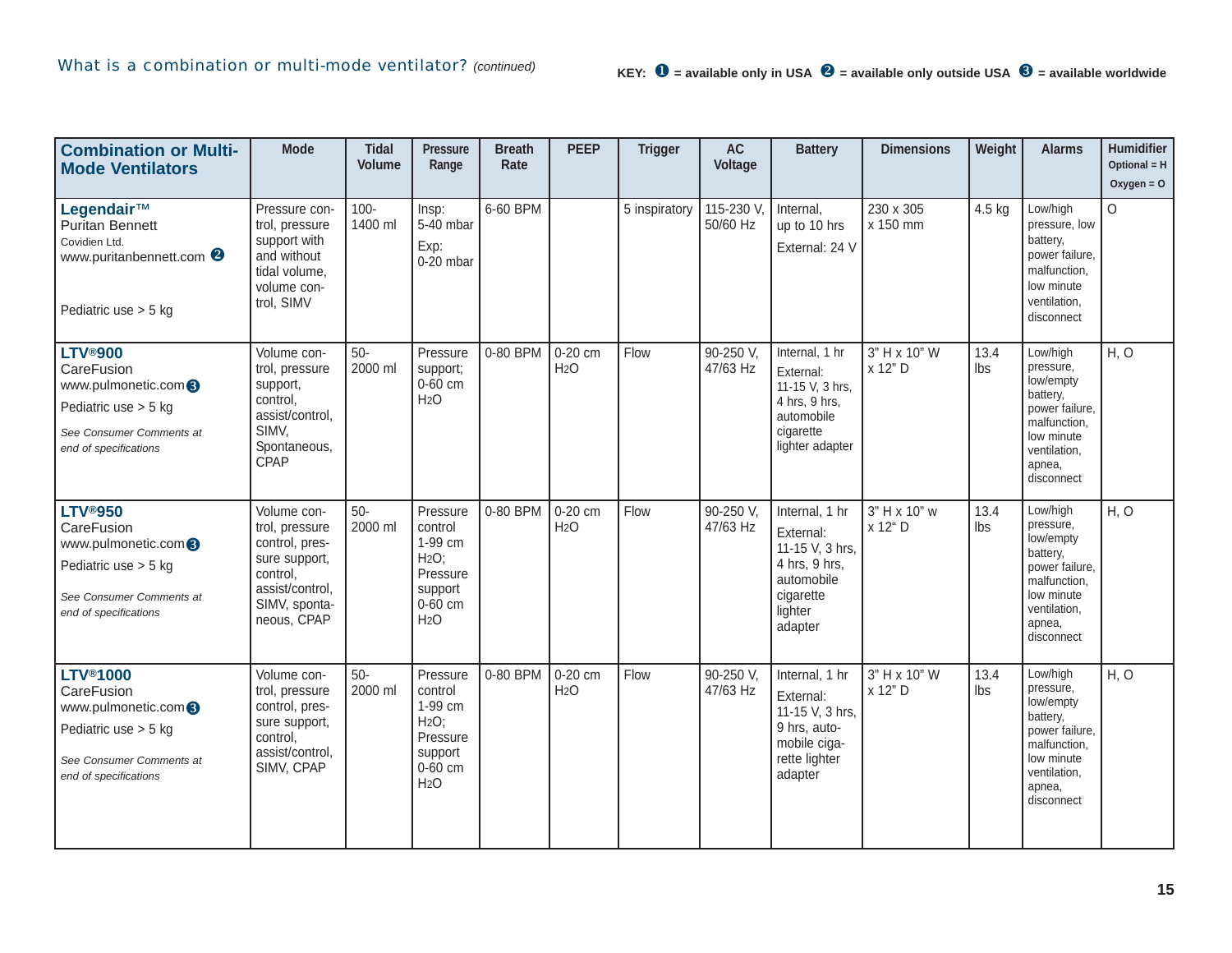| <b>Combination or Multi-</b><br><b>Mode Ventilators</b><br>(continued)                                                                 | <b>Mode</b>                                                                                                                                      | <b>Tidal</b><br><b>Volume</b> | <b>Pressure</b><br>Range                                                                                  | <b>Breath</b><br>Rate | <b>PEEP</b>                             | <b>Trigger</b>     | <b>AC</b><br>Voltage             | <b>Battery</b>                                                                                                | <b>Dimensions</b>           | Weight      | <b>Alarms</b>                                                                                                                                                                                                                                                               | Humidifier<br>Optional = $H$<br>Oxygen = $O$ |
|----------------------------------------------------------------------------------------------------------------------------------------|--------------------------------------------------------------------------------------------------------------------------------------------------|-------------------------------|-----------------------------------------------------------------------------------------------------------|-----------------------|-----------------------------------------|--------------------|----------------------------------|---------------------------------------------------------------------------------------------------------------|-----------------------------|-------------|-----------------------------------------------------------------------------------------------------------------------------------------------------------------------------------------------------------------------------------------------------------------------------|----------------------------------------------|
| <b>LTV®1150</b><br>CareFusion<br>www.pulmonetic.com <sup>8</sup><br>Pediatric use > 5 kg                                               | Volume con-<br>trol, pressure<br>control, pres-<br>sure support,<br>control,<br>assist/control,<br>SIMV, CPAP,<br>spontaneous<br>breathing trial | $50-$<br>2000 ml              | Pressure<br>control<br>1-99 cm<br>H <sub>2</sub> O;<br>Pressure<br>support<br>0-60 cm<br>H <sub>2</sub> O | 0-80 BPM              | 0-20 cm<br>H <sub>2</sub> O<br>Internal | Flow               | 100-250<br>V, 50/60<br>Hz        | Internal, 1 hr<br>External:<br>$11 - 15$ V, 3<br>hrs, 9 hrs,<br>automobile<br>cigarette<br>lighter<br>adapter | 3" H x 10" W<br>x 12" D     | 13.4<br>lbs | Low/high pressure,<br>low/empty battery,<br>power failure, mal-<br>function, low minute<br>ventilation, apnea,<br>disconnect                                                                                                                                                | H, O                                         |
| <b>Neftis</b><br>Air Liquide Medical<br>Systems, S.A.<br>www.airliquidemedicalsystems.com<br>$\boldsymbol{Q}$                          | Volume<br>assist/control,<br>pressure<br>assist/control,<br>pressure<br>support with                                                             | $50-$<br>2000 ml              |                                                                                                           | 5-60 BPM              | 0-20 cm<br>H <sub>2</sub> O             | 4 inspirato-<br>ry | $93.5 -$<br>253 V,<br>47/63 Hz   | Internal<br>External:<br>10.5 to 30 V                                                                         | 300 L x 248 W<br>x 320 D mm | 14 kg       | Pressure, volume,<br>power failure, low<br>minute ventilation,<br>disconnect                                                                                                                                                                                                | H, O                                         |
| <b>Neftis 2</b><br>Air Liquide Medical<br>Systems, S.A.<br>www.airliquidemedicalsystems.com<br>2<br>Pediatric use                      | Volume assist/<br>control,<br>pressure<br>assist/control,<br>pressure support<br>with PEEP, SIMV<br>support with<br>PEEP, SIMV                   | $50-$<br>2000 ml              |                                                                                                           | 5-60 BPM              | 0-20 cm<br>H <sub>2</sub> O             | 5 inspirato-<br>ry | $93.5 -$<br>253 V,<br>47/63 Hz   | Internal<br>External:<br>10.5 to 30 V                                                                         | 300 L x 248 W<br>x 320 D mm | 14 kg       | Pressure, volume,<br>power failure, low<br>minute ventilation,<br>disconnect                                                                                                                                                                                                | H, O                                         |
| Puritan Bennett 540™<br><b>Ventilator</b><br><b>Puritan Bennett</b><br>Covidien Ltd.<br>www.puritanbennett.com<br>Pediatric use > 5 kg | CPAP, pres-<br>sure support,<br>pressure<br>assist/control,<br>volume<br>assist/control,<br>volume SIMV,<br>pressure SIMV                        | $50-$<br>2000 ml              | 5-55 cm<br>H <sub>2</sub> O                                                                               | 1-60 BPM              | 0-20 cm<br>H <sub>2</sub> O             | 5 inspirato-<br>ry | 100-240<br>V, 50/60<br><b>Hz</b> | Internal: up<br>to 11 hrs<br>External:<br>12-30V                                                              | 6" H x 9.25" W<br>x 12.4" D | 9.9 lb      | Apnea, circuit<br>occlusion, internal<br>battery malfunction/<br>failure, device mal-<br>function, high/low<br>pressure, high/low<br>VTE, high/<br>low minute ventila-<br>tion, high device<br>temperature,<br>low/empty internal<br>battery, power dis-<br>connect/failure | $\Omega$                                     |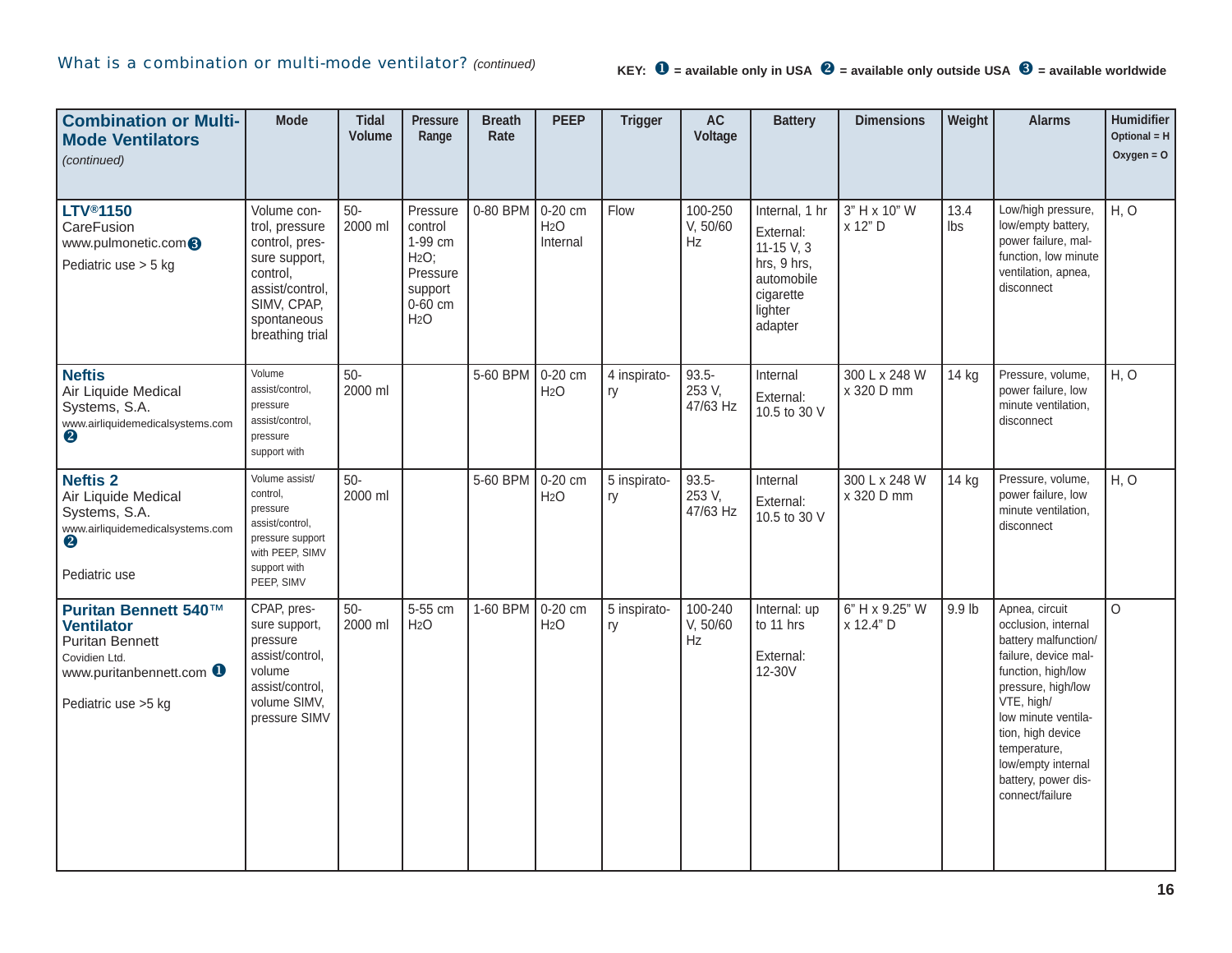| <b>Combination or Multi-</b><br><b>Mode Ventilators</b><br>(continued)                                                                         | <b>Mode</b>                                                                                                                                                                       | <b>Tidal</b><br><b>Volume</b> | <b>Pressure</b><br>Range                                                      | <b>Breath</b><br>Rate  | <b>PEEP</b>                                                                                              | <b>Trigger</b>                                                                                               | AC<br>Voltage               | <b>Battery</b>                                                                           | <b>Dimensions</b>                    | Weight   | <b>Alarms</b>                                                                                                                                                                                                                                                                      | <b>Humidifier</b><br>Optional = $H$<br>Oxygen = $O$ |
|------------------------------------------------------------------------------------------------------------------------------------------------|-----------------------------------------------------------------------------------------------------------------------------------------------------------------------------------|-------------------------------|-------------------------------------------------------------------------------|------------------------|----------------------------------------------------------------------------------------------------------|--------------------------------------------------------------------------------------------------------------|-----------------------------|------------------------------------------------------------------------------------------|--------------------------------------|----------|------------------------------------------------------------------------------------------------------------------------------------------------------------------------------------------------------------------------------------------------------------------------------------|-----------------------------------------------------|
| Trilogy100<br>Philips Respironics<br>www.respironics.com <b>O</b><br>Pediatric use > 5 kg<br>See Consumer Comments at<br>end of specifications | CPAP,<br>bilevel S, S/T,<br>T; volume<br>assist/control,<br>volume con-<br>trol, SIMV<br>with pressure<br>support, pres-<br>sure control<br>SIMV                                  | $50-$<br>2000 ml              | IPAP:<br>4-50 cm<br>H <sub>2</sub> O<br>EPAP: 0-<br>25 cm<br>H <sub>2</sub> O | $0 - 80$<br><b>BPM</b> | 0-25 cm<br>H <sub>2</sub> O<br>active<br>circuits;<br>4-25 cm<br>H <sub>2</sub> O<br>passive<br>circuits | Flow trigger<br>sensitivity                                                                                  | 100-240<br>V, 50/60<br>Hz   | Internal:<br>up to 3 hrs<br>External:<br>12-30 VDC,<br>3 hrs<br>Vehicle cable<br>adapter | 4.5" x 6.88" x<br>9.5"               | 11 lb    | Circuit disconnect,<br>apnea, low internal<br>battery, high/<br>low tidal volume,<br>high/low minute<br>ventila-tion, high/low<br>respiratory rate,<br>remote capability                                                                                                           | $\Omega$                                            |
| <b>Ventilogic LS</b><br>Weinmann GmbH & Co. KG<br>www.weinmann.de <sup>2</sup>                                                                 | CPAP; S spon-<br>taneous; T<br>timed; ST spon-<br>taneous/timed;<br>TA timed adap-<br>tive; SX and<br>SXX; PSV;<br>PCV; aPCV;<br><b>VCV</b>                                       | 5-3,000<br>ml                 | 4-45 hPa                                                                      | $5 - 45$<br>L/min      |                                                                                                          | 8 levels for<br>separate<br>inspiratory<br>and expira-<br>tory                                               | 115-230<br>VAC;<br>50/60 Hz | Internal, 3<br>hrs<br>External:<br>VENTIpower,<br>7 hrs                                  | 230 mm W x<br>145 mm H x<br>340 mm D | $6.5$ kg | Low minute ventila-<br>tion, high tidal<br>volume, low/high<br>respiratory rate,<br>low/high control<br>pressure, low/high<br>oxygen; apnea,<br>leak, mask discon-<br>nect, device mal-<br>function, overheat-<br>ing, low/empty inter-<br>nal, external battery,<br>power failure | H:<br>VENTIclick<br>O:<br>VENTI-02                  |
| Ventilogic plus<br>Weinmann GmbH & Co. KG<br>www.weinmann.de <sup>2</sup><br>Pediatric use                                                     | Leak:<br>Spontaneous,<br>timed, sponta-<br>neous/timed.<br>timed adaptive,<br>CPAP; Valve:<br>Pressure con-<br>trol, assist/pres-<br>sure control:<br>pressure sup-<br>port; SIMV | 5-3,000<br>ml                 | 6-35 hPa<br>leakage;<br>4-45 hPa<br>valve                                     | $5 - 45$<br>L/min      |                                                                                                          | 8 levels for<br>separate<br>inspiratory<br>and<br>expiratory;<br>300 l/min<br>leakage,<br>270 l/min<br>valve | 115-230<br>VAC;<br>50/60 Hz | Internal, 3<br>hrs<br>External:<br>VENTIpower,<br>7 hrs                                  | 230 W x 145 H<br>x 340 D mm          | 6.5 kg   | Low minute ventila-<br>tion, high tidal vol-<br>ume, low/high respi-<br>ratory rate, low/high<br>control pressure,<br>low/high oxygen;<br>apnea, leak, mask<br>disconnect, mal-<br>function, overheat-<br>ing, low/empty inter-<br>nal or external<br>battery, power fail-<br>ure  | Н:<br>VENTIclick<br>O:<br>VENTI-02                  |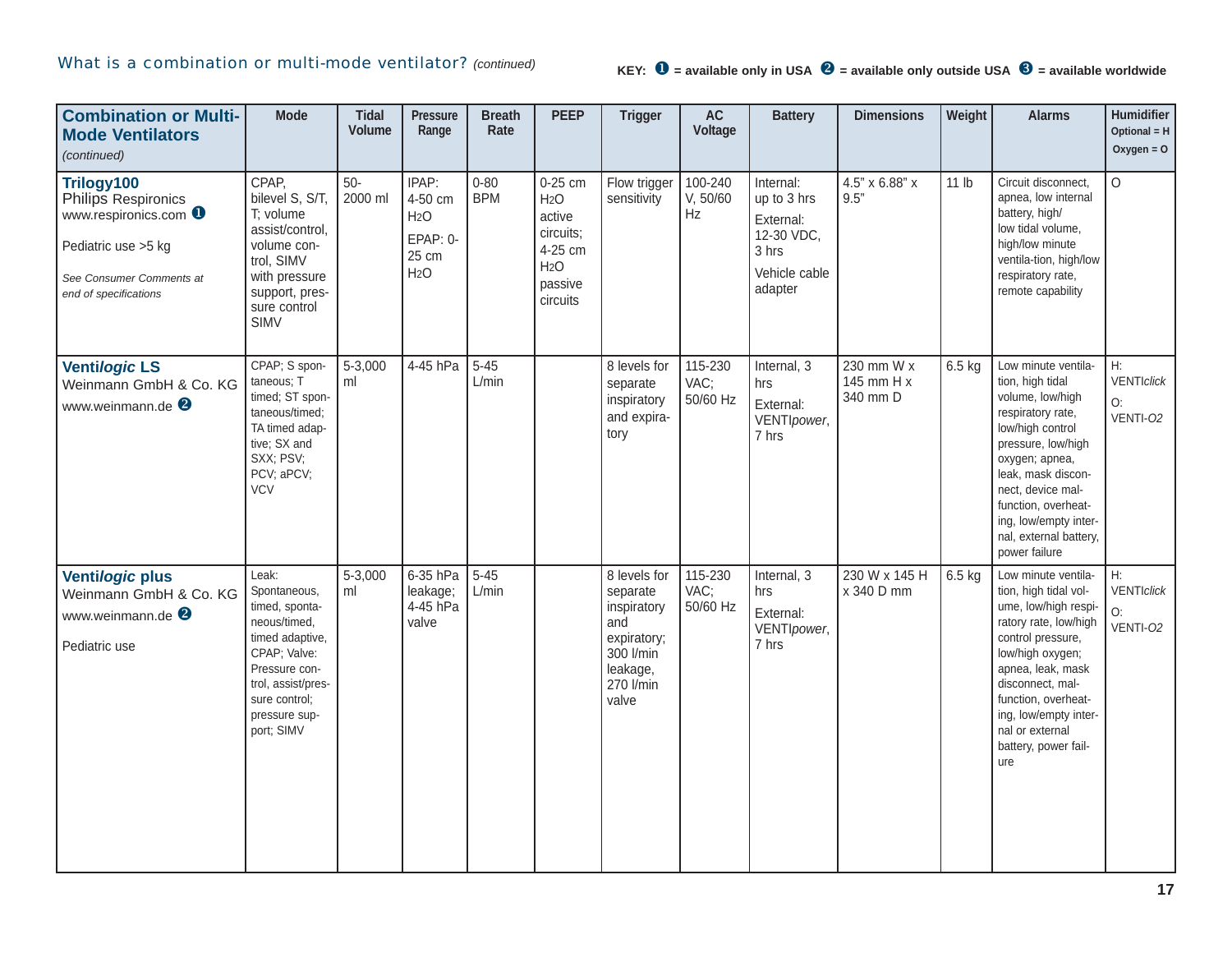# What is a combination or multi-mode ventilator? *(continued)* **KEY: 0** = available only in USA <sup>@</sup> = available only outside USA <sup>@</sup> = available worldwide

| <b>Combination or Multi-</b><br><b>Mode Ventilators</b><br>(continued)                                          | <b>Mode</b>                                                                                                                                                                                                                                            | <b>Tidal</b><br><b>Volume</b> | <b>Pressure</b><br>Range                                                                                              | <b>Breath</b><br>Rate                                                   | <b>PEEP</b>                                   | <b>Trigger</b>                                      | <b>AC</b><br>Voltage      | <b>Battery</b>                                               | <b>Dimensions</b>                                                                         | Weight                                                | <b>Alarms</b>                                                                                                                                                                                                                                                                                             | Humidifier<br>Optional = $H$<br>Oxygen = $O$ |
|-----------------------------------------------------------------------------------------------------------------|--------------------------------------------------------------------------------------------------------------------------------------------------------------------------------------------------------------------------------------------------------|-------------------------------|-----------------------------------------------------------------------------------------------------------------------|-------------------------------------------------------------------------|-----------------------------------------------|-----------------------------------------------------|---------------------------|--------------------------------------------------------------|-------------------------------------------------------------------------------------------|-------------------------------------------------------|-----------------------------------------------------------------------------------------------------------------------------------------------------------------------------------------------------------------------------------------------------------------------------------------------------------|----------------------------------------------|
| Vivo <sup>®</sup> 50<br><b>BREAS Medical AB</b><br>GE Healthcare<br>www.breas.com <sup>2</sup><br>Pediatric use | PSV, PSV (T)<br>PCV, PCV (T)<br>PCV (A), PCV<br>$(A+T)$ , VCV,<br>VCV(A),<br>CPAP                                                                                                                                                                      | $100 -$<br>2500 ml            | 4-40 cm<br>H <sub>2</sub> O                                                                                           | 5-50 BPM                                                                | 0-30 cm<br>H <sub>2</sub> O                   | Off and 1-9<br>Inspiratory;<br>1-9 expira-<br>tory  | 100-240<br>V, 50/60<br>Hz | Internal:<br>up to 4 hrs<br>External:<br>24 V up to 8<br>hrs | 348 W x 120 H<br>X<br>264 D mm<br>348 W x 120 H<br>x 290 D mm<br>with external<br>battery | 5.2 kg;<br>6.7 kg<br>with<br>exter-<br>nal<br>battery | Low/high pressure,<br>low/high PEEP;<br>low/high breath<br>rate, low/high<br>inspired tidal vol-<br>ume, low/<br>high minute ventila-<br>tion, low/high pulse<br>rate, low/high FiO2,<br>apnea; rebreathing,<br>disconnect,<br>low/empty inter-<br>nal/external battery,<br>malfunction, power<br>failure | $\circ$                                      |
| <b>VS III™</b><br>ResMed Corp.<br>www.resmed.com <sup>2</sup><br>Pediatric use                                  | Leak - CPAP;<br>spontaneous;<br>spontaneous/timed<br>assisted pres-<br>sure controlled<br>ventilation; Valve-<br>assisted volume<br>controlled ventila-<br>tion; pressure<br>support with guar-<br>anteed tidal vol-<br>ume; assisted<br>pressure con- | $50-$<br>2500 ml              | IPAP/PS:<br>5-30 cm<br>H <sub>2</sub> O<br>6-30 H <sub>2</sub> O;<br>5-50 H <sub>2</sub> O<br>EPAP:<br>4-20 cm<br>H2O | $5 - 50$<br><b>BPM</b> ; 5-<br>60 BPM<br>pediatric<br>in PS.Vt<br>&A/CV | CPAP/<br>PEEP:<br>4-20 cm<br>H <sub>2</sub> O | Inspiratory<br>flow; 3-8;<br>pressure:<br>Auto, 1-6 | 100-240<br>V, 47-63<br>Hz | Internal,<br>$2-4$ hrs<br>External:<br>26 VDC                | 14.5 cm x 27.5<br>cm x 22.1 cm                                                            | $2.9$ kg                                              | High/low pressure,<br>low Vti, low Vte,<br>maximum frequen-<br>cy, high Vt,<br>low battery                                                                                                                                                                                                                | $\Omega$                                     |
| <b>VS Ultra™</b><br>ResMed Corp.<br>www.resmed.com <sup>8</sup><br>Pediatric use                                | Assist/control vol-<br>ume, assist pres-<br>sure control, pres-<br>sure support with<br>or without backup,<br>pressure support<br>with tidal volume,<br>spontaneous,<br>spontaneous/time                                                               | $50-$<br>2500 ml              | 5-50 hPa                                                                                                              | $5 - 50$<br>adult;<br>$5 - 60$<br>pediatric                             | 4-20 cm<br>H <sub>2</sub> O                   | Inspiratory<br>&<br>Expiratory                      | 100-230 V                 | Internal, 4<br>hrs<br>External:<br>24 V, 8 hrs               | 135 x 285<br>x 204 mm                                                                     | 3.5 kg<br>with<br>battery                             | Low/high<br>pressure.<br>low/empty battery,<br>power failure,<br>disconnect,<br>malfunction,<br>remote, low/high<br>tidal volume                                                                                                                                                                          | $\Omega$                                     |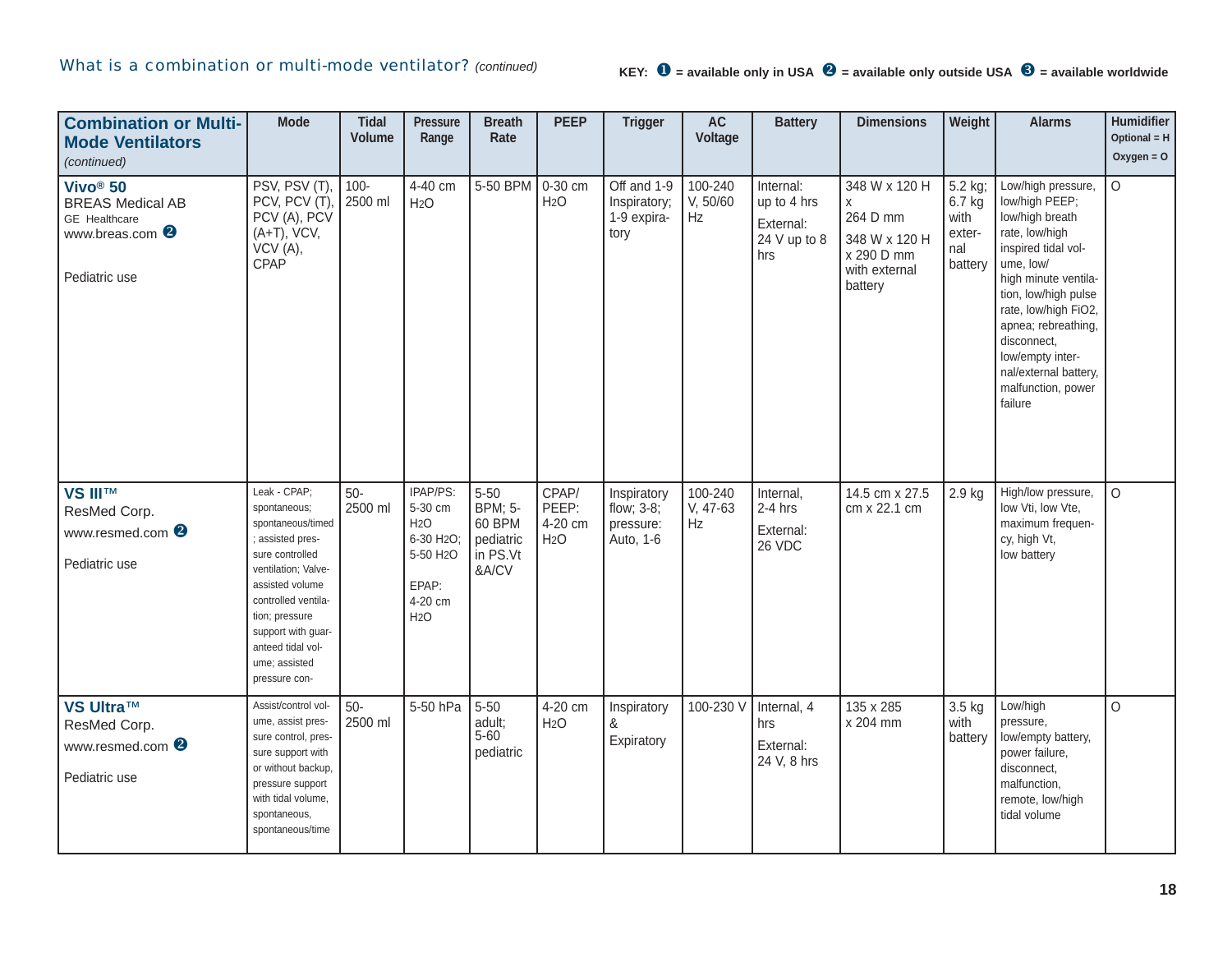## **CONSUMER COMMENTS FOR COMBINATION OR MULTI-MODE VENTILATORS:**

#### **HT50®**

"The noise level of the HT50® is slightly louder than most other vents, but one gets accustomed to it. I have had no complaints at conferences, church services or movies.

"Maintenance is just as easy as any other vent that I have used. It is easy to use and easy to move. The technology is good. The HT50 is comfortable, feels fine and delivers air smoothly. The auto DC adaptor works fine, and the internal battery usually lasts for four to five hours before the two-hour warning alarm sounds. It is somewhat annoying when the alarm repeats and repeats.

"The HT50's light weight, small size and portability are its best features." *–HH, Virginia*

"The noise does not bother me when I'm in my own home but it does when I'm out in the public, such as the doctor's waiting room. I do not require 24-hour ventilator use so I've never used it in church.

"I find it very easy to use at home. It is light enough for me to move it without help. I place mine on the back of my wheelchair during the day. I change my own filters easily; the circuits are disposable and not hard to change.

"I use the assist control mode, volume ventilation. The air is delivered smoothly and consistently. I do not use the humidifier that comes with the unit. I use a unit that sets beside the HT50®. This works fine for me.

"My van is equipped with an inverter, so I have never used the cigarette lighter adapter in my vehicle.

"The alarms are more forgiving that some because I can actually miss one breath without creating alarms. I do this often when I'm talking and using the vent. Moving about in bed does not cause alarms as long as I keep my breathing normal. The alarms are easy to turn off.

"The portability of the HT50® and the comfortable airflow are its most favorite features. I wish it was quieter." *–MD, Arkansas*

"It's a lot quieter than my old Bantams. However, I only use it for sleeping so I can't comment on how distracting the noise would be in churches or concert halls or conference rooms. I use a PLV®-100 as a backup, and I find the Newport just slightly louder.

"There are only two maintenance procedures for this unit. One is replacing the filter that is located on the side of the unit. The filter cover is attached by three thumb screws. The other is to calibrate the unit whenever you change

the circuits. This is done by blocking the user end of the circuit and pressing two buttons consecutively. Not very difficult.

"I find breathing very comfortable with it. One model has a built-in humidifier which would be great if you use the vent during the day. However, it is small and requires refilling every four hours or so. You can get an adapter for your car's cigarette lighter. The HT50® has an internal battery that is claimed to last for 10 hours, but I haven't tested it that long yet.

"I can breathe on my own so I wish there was a way to shut off the alarms, but they do reset themselves quickly when the problem is fixed.

"The HT50's 10-hour internal battery and small size are its best features. I am not crazy about the calibration." *–DV, New Hampshire*

"With Newport's HT50®, I feel like I'm on thick, lovely satin. It's quiet and user friendly. There is a handle on the top, which I think gives the appearance that it's portable and more conducive to my mobility needs. The Newport has enough contrasting colors and simple operations panel so that I can adjust the settings myself. Also with the HT50, I can actually talk wearing the full face mask." *–CT, Texas* 

#### **LTV® series**

"The main drawbacks of the LTV are its costs, its energy draw, and the noisiness of it. It is difficult to have a conversation or to talk on the telephone when using it, and it would be a challenge going to a concert or even a movie. Its best features are its ability to switch between volume and pressure modes and, of course, its size, which enables you to carry it on the back of your chair or easily take it with you on an airplane. Another problem with it is the size of the circuits. The vent is so lovely and small while is all the tubing is quite extensive and difficult to conceal if you are a fashion conscious." *–AJK, Canada*

#### **LTV®900**

"The LTV®900 is moderately noisy. I modify the circuit for my son's needs because it is difficult to change. The Y valve is very bulky especially if you use a heated wire circuit and need to add a temperature probe at the Y valve.

"The adapter for the car's cigarette lighter is a good feature. The size, of course, is the best feature." *–JS, Florida*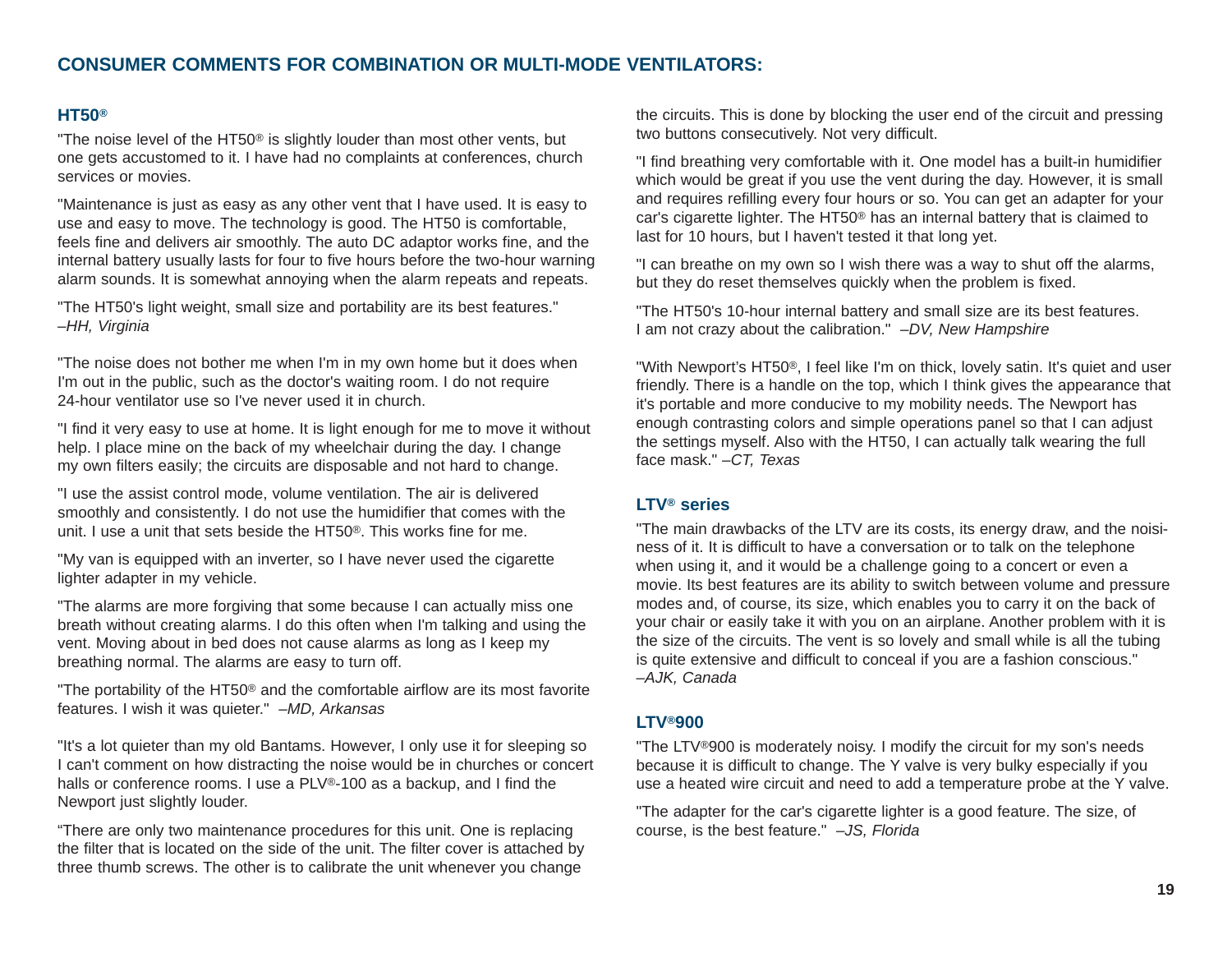"The LTV ®900 is quiet during the day and in big rooms, but it is loud in a small room and at night.

"The entire ventilator tubing circuit is changed once a week. It is easily done as it has designated connections that only fit into specifics ports. You can't connect it wrong. There are two little filters. One is the computer exhaust and the other is the inlet for the air. They are both washed easily with regular water and air dried.

"I use an inline HME instead and like the Portex 1200 HME the best, which I change every day. The HME provides a little resistance (compared to the LP10 humidification chamber), but is so much smaller and convenient.

"The car adapter and three-hour battery packs are great. My AC adaptor plug has had two breakages at the connection site in the last year. This is a poor design that is too fragile for this vital connection.

"The alarm could be louder, but the alarm resets itself if the problem of high or low pressure is fixed automatically. The cover over the controls is a nice feature as it leaves only the alarm reset button available for pushing by caregivers. However, the cover needs to be able to be clipped on somehow as it just falls off sometimes – we have to tape it into place. The locking feature on the setting of all the control parameters is also nice.

"My most favorite feature is the wonderful portability. I swim with my vent connected during aquatic therapy. It also attaches easily to the back of my wheelchair and takes very little additional space.

"Its least favorite feature is the loudness during the night. Customer service with both my local medical device company and the manufacturer has been poor." *–EO, Alabama*

"I use a Pulmonetic LTV ®900. I wish it were lighter for traveling purposes, but it is certainly more compact and portable than other models I have used. I do not mind the noise, however, it is distracting to another person when I share a room with a guest. I would like it to be quieter.

"I have had problems with my PEEP valve. The RRT will set it at 5, but it fluctuates and sometimes goes up as high as 9. Even a replacement machine fluctuated but only to 7. I wish the PEEP valve settings were more stable and reliable. At times, the alarm for "High PEEP" even sets off.

"Sometimes, the "High Pressure" alarm goes off. When I get up and suction myself, often there are very few secretions. Sometimes the "Low Pressure" alarm will go off when nothing in the circuits is disconnected. Therefore, I find that the alarms go off without apparent cause. " *–LB, Illinois*

"I use an LTV ®900 and love it. It is relatively quiet and extremely portable." *–LG, New York.* 

#### **LTV ®950**

"During the day I rarely hear it unless I happen to pull my chair up near a wall where the sound is reflected. At night the bedside machine is mounted on a stand slightly above my head, but the noise does not interfere with either watching television or going to sleep.

"The only maintenance required is the weekly changing of two filters. I need to use a pair of tweezers to pull the grate over the fan motor filter. I am sure that someone with weaker arms/hands than I have would find it very difficult. For an able-bodied person it is easy. The filters are then rinsed in warm water, squeezed dry and left to totally dry for use the following week. I use disposable circuits and changing them is not difficult. I have permanent circuits to use in an emergency and find washing them to be very exhausting.

"I find the LTV ®950 to be a very 'natural' way to breathe. To me it is very smooth and comfortable and the machine always seems to be in synch with me.

"I use the following accessories (also from Pulmonetic Systems, Inc.) – AC power adapter, external 12V nine-hour batteries (I use three and rotate them through charging and resting), external battery DC cord, automotive lighter power cord that also works with my Husky Jump Start System, Model HSK020HD if I get in a pinch, and a table stand that supports the vent on a tabletop at bedside. I also use a heated humidifier (Fisher & Paykel Healthcare Inc.) at night.

"I particularly like the adjustable alarm volume, which I set to an audible but not ear-shattering 60db so I don't frighten people when an alarm goes off when I'm out and about.

"For me, the most favorite feature of the LTV ®950 is the profile of the vent, which allows me to hang it on my wheelchair, right below the right arm of the chair. This allows me to see the vent if an alarm goes off, discover what the problem is, most often be able to fix the problem, and always be able to reset the alarm. Without this profile, the vent would have to mount on the back of my chair and I would require someone with me all the time. As it is, I am able to be by myself for major periods while my wife is at work (she works within 90 seconds of our home if I were to need her in an emergency).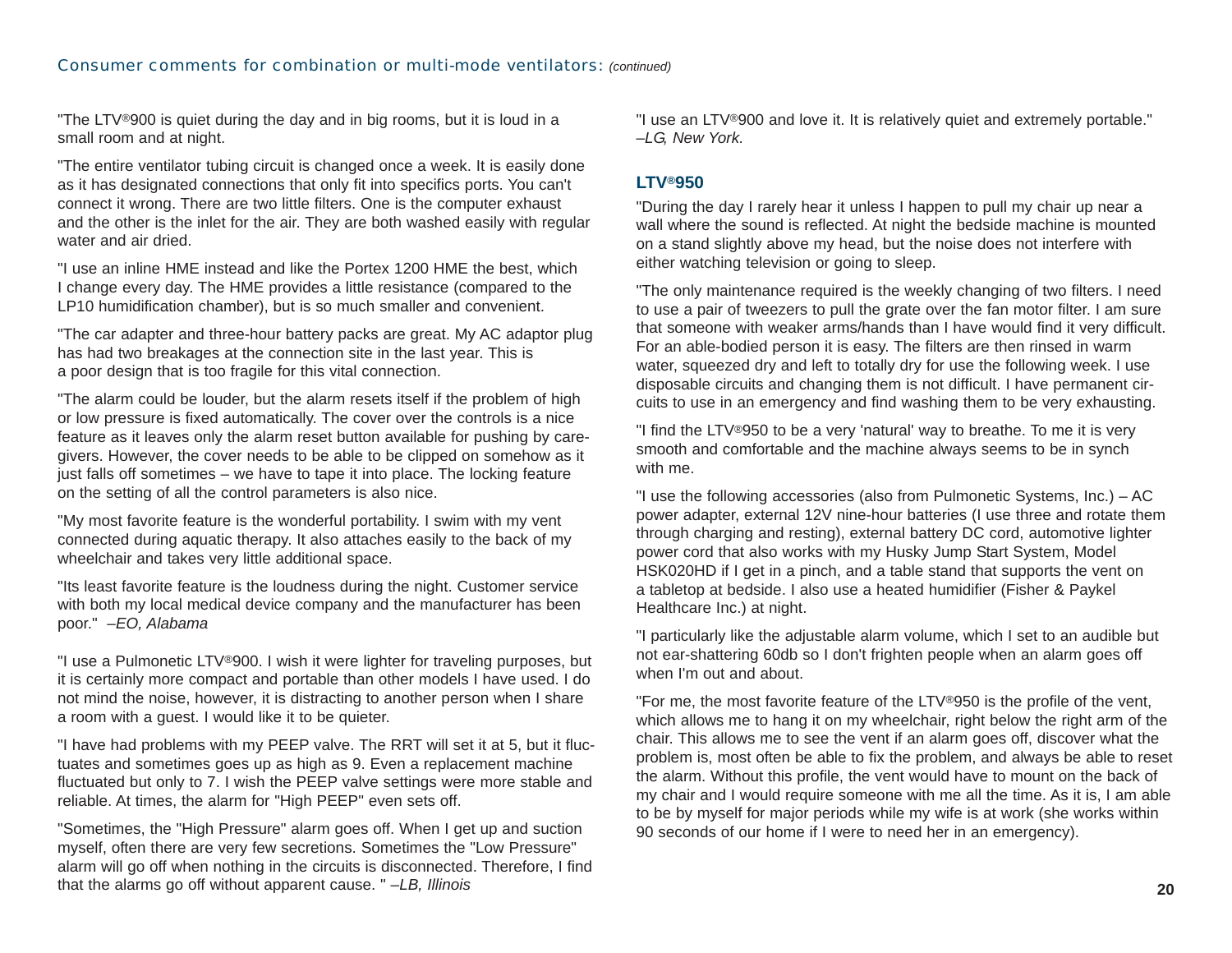"The least favorite feature is the way the low-battery power alarm goes off. It begins to signal low power when the battery is only about at 50% and then continues to go off every 90 seconds or so for an hour or more. It will then go quiet until the external battery fails and the internal battery takes over. I would prefer ONE warning at 50%, probably a warning at 10%, and the warning at fail over. While this is a real nuisance and sometimes very embarrassing, it doesn't quite overshadow my most favorite feature." *–LK, Minnesota*

"I use the LTV®950 on my power chair. I prefer to be able to operate ventilator controls myself, but with this ventilator I just barely am able to do so. The ON/OFF control requires you to push down and hold for several seconds. Also true for many other controls which is difficult if you have weak hand muscles.

"The alarm level sound is adjustable which is great. The LTV®950 has so many features that it's almost overwhelming to learn how to run it at first.

"Circuits are a tad too long and more involved to clean. I'm told valves cannot be immersed in water.

"I find the breath it delivers a little jerky, but nothing too bad. The adaptor for the car's cigarette lighter is easy to use, and the charger unit is compact.

"The most favorite feature is its size and weight. It takes up considerably less space on the back of my wheelchair and of course is super for travel.

"Least favorite feature is the noise level at which it operates. The noise level is very loud compared to the PLV®-102b." *–IG, Minnesota*

"The small size and portability of the LTV®950 are extremely important features for an active vent user who travels frequently. The small lightweight 'flatpack' batteries are a brilliant solution to the problem of powering the unit when you're on the move and don't have access to electrical outlets. The air delivery is sophisticated and comfortable, seeming to sense what you need and readily adjust to changing breathing requirements. I fall asleep instantly with the LTV®950, and the noise of its turbine-driven operation does not bother me at all during the night.

"The multi-modal operation of the LTV®950 is definitely an asset for the person who requires the regularity and consistency of pressure ventilation at night but during the day uses intermittent volume ventilation to assist and augment regular respiration and periodically take deeper breaths. This is especially helpful during a respiratory infection.

"During daytime use, however, the noise is definitely a problem. It interferes with conversation and prevents use of my speaker phone – a dangerous safety issue when one is alone and dependent on the phone as a lifeline. Another problem is the excessive and clinically obvious tubing, which seems strangely contradictory to the non-ICU look of the LTV®950 motor unit itself especially when it's in its backpack. Perhaps it is possible to re-engineer the tubing so as to make it less cumbersome, more cosmetic and easier to handle.

"The alarms are adjustable, and you can even turn them off, as I did during the day so I could use the volume mode intermittently.

"Most favorite features are the size, portability and natural feeling/comfort of the pressure ventilation mode. Least favorite are the noise and cumbersome, excessive tubing." *–AK, Canada*

"I have been using the LTV®950 for about six years. While this vent may not suit everyone, I think it is terrific. The main reason is size. I have the vent hung under the arm of my chair where I can access it and read and correct alarms. In this way, I can remain independent, only calling for help when and if it is really needed.

"Some complain about the noise, but the noise doesn't bother me in the least. I do admit that it is a bit louder than the LP10 I used as a backup vent for a number of years. But that vent doesn't allow the needed independence." *–LK, Minnesota*

"We use a Pulmonetic LTV®950, and it's far less noisy than the old LP10, except for a person sitting right next to the user. Then, I find it's hard to hear over the vent sometimes. Other than that, I have nothing but good things to say about the LTV." *–DC, Canada*

#### **LTV®1000**

"I have been using the LTV®1000 for about five and a half years. I have had very little trouble with it, and it has met all my needs. Breathing with the vent feels very smooth and natural.

"The sound of the ventilator is similar to white noise. It is a constant, low noise with a slight increase with each breath. Most of the time I don't even notice the sound. It doesn't seem to annoy others when I am out and about.

"The maintenance of the LTV®1000 is easy. For the bedside vent, I use disposable circuits that are changed weekly. For the vent on my wheelchair,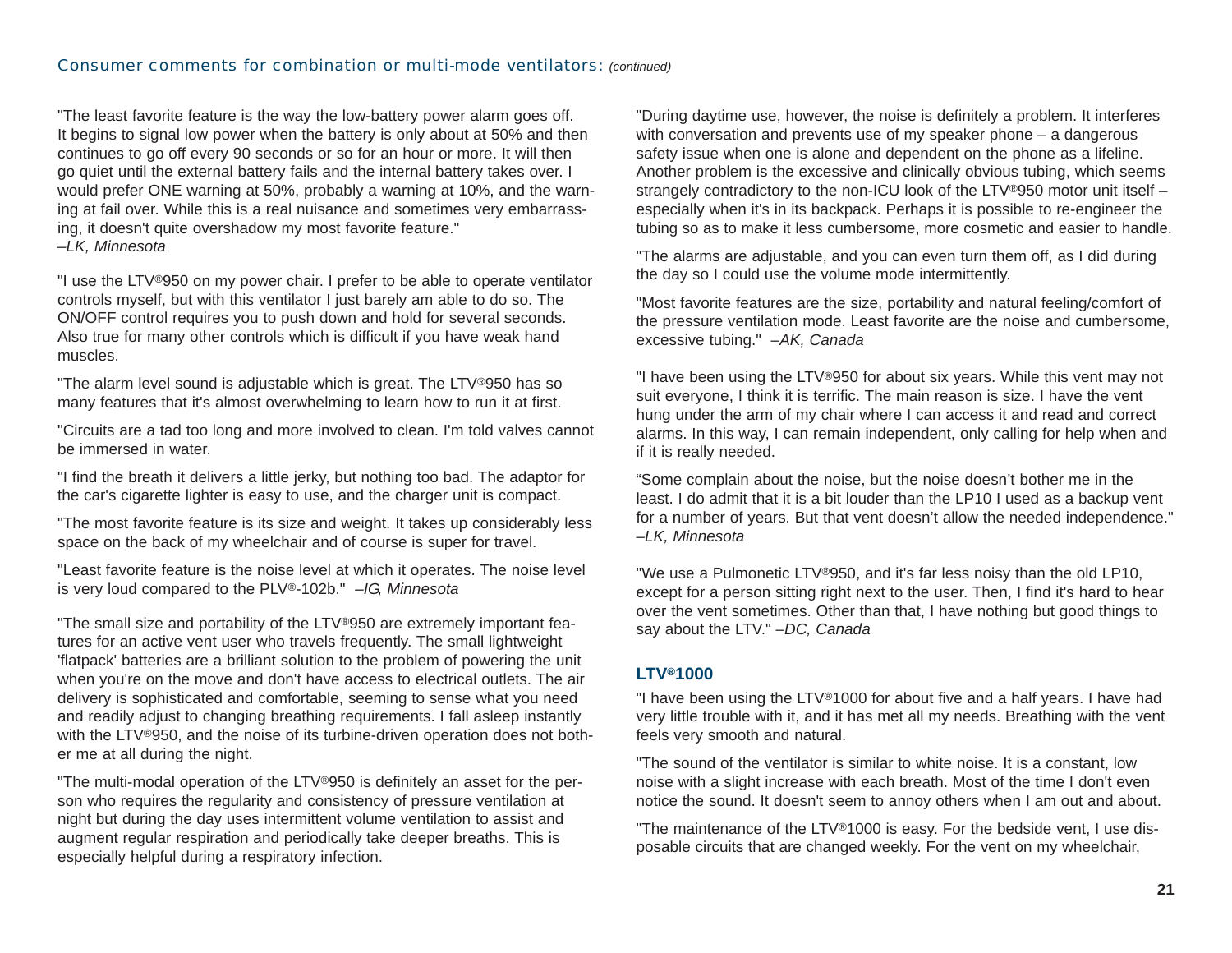I use the reusable circuits that we clean weekly. The filters are easy to clean and change.

"The stand for the vent at bedside is sturdy and easy to move about. We occasionally use the adapter for the car's cigarette lighter when going on long trips to save the external battery. All the connections to use the external batteries, adapter for car, and electrical power are easy to use and switch from one to another.

"The alarms work well and are easy to reset. There is a message that tells you why the vent is alarming. I have not had any problems with it alarming unnecessarily.

"The thing I like best about the LTV is the size. It fits nicely against the seat back of my wheelchair and does not interfere in any way with my ability to get around and go places.

"The thing that we have had the most difficulty with is the length of time I am able to get with the external batteries. I am usually up in my wheelchair for about 15 hours a day. I have to replace the external batteries on a fairly regular basis because over time they don't seem to hold the charge. I am very active and don't like to have to plug into an electrical source while I am in my chair so the external batteries are very important to me.

"I have been trached and vented, 24/7, for the past eight years. I have used the Pulmonetics LTV ®1000 and have had great success with this vent. I haven't used anything else so I can't compare the differences. I have one vent that is attached to the back of my wheelchair and two external batteries to power it during the day. I am usually up in my chair for about 16 hours. At night I have a vent by my bed and powered by electricity with a backup battery in case of power failure. During the night the external batteries on my chair are charged so that they are ready for my next day." *–BW, Maine*

"I used the LTV ®1000 and still would be except for the short battery life, in spite of the added three hours with the lithium back-up external battery. In addition, I found it virtually impossible to make any setting changes myself, as did a nurse who also tried." *–CT, Texas* 

#### **Trilogy100**

"The Trilogy100 is smaller, more portable, and has much better batteries. I use it about 15 hours a day. It's mounted on the back of my wheelchair, small enough to look like a backpack. The Trilogy 100's operation is a little bit different from a user's standpoint. Instead of delivering a constant amount of air, it monitors the volume and adjusts it so that the user gets the correct tidal volume when averaged over time. Another plus is the alarm -- it's not nearly as annoying as the PLV's. It does tweedle (my term!) with different problems, but the alarm resets itself after a short while. The only downside is that it clicks on every breath." *–CE, California*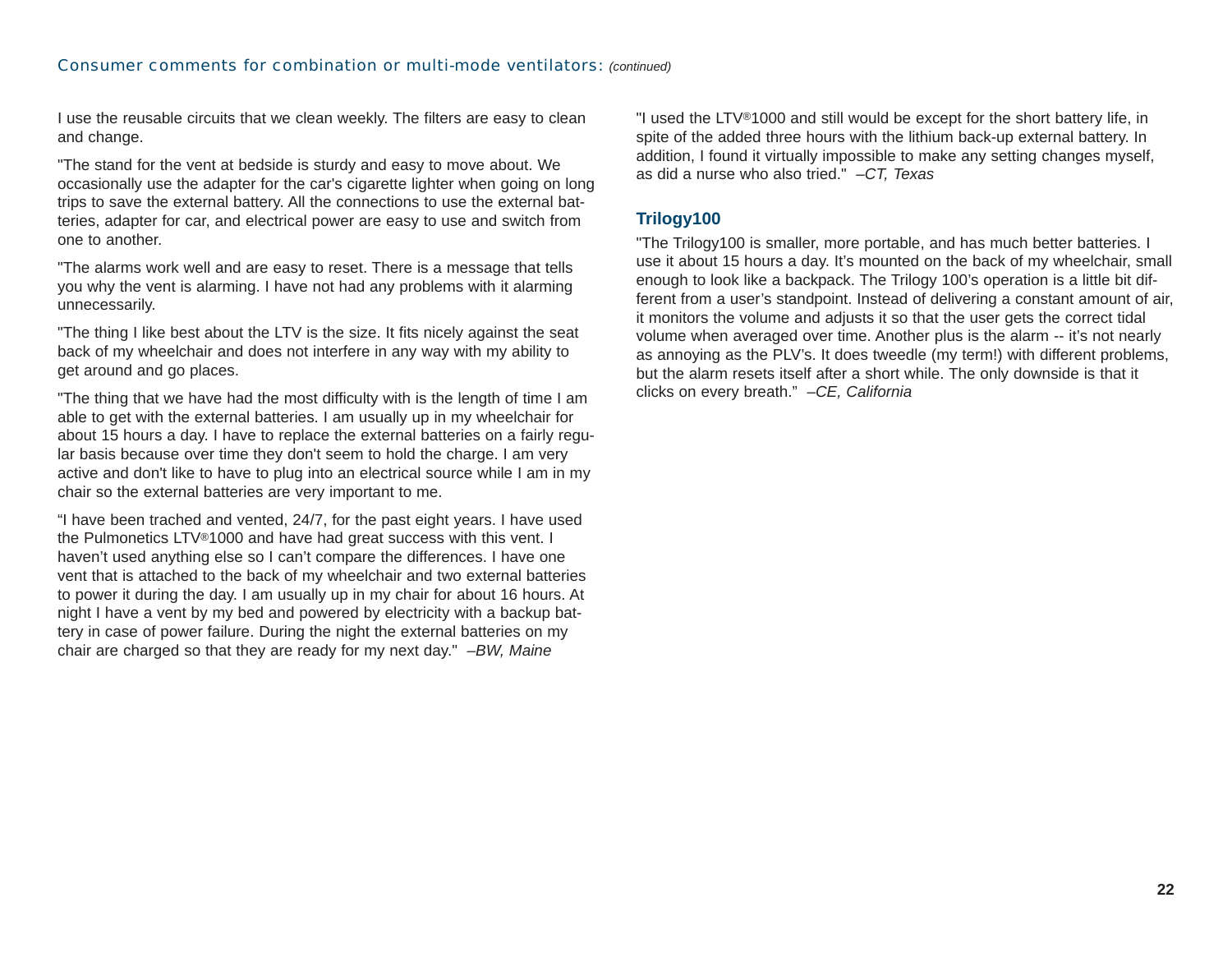## Ventilators for infants and children

The choice of a ventilation system in infants and children involves several factors such as the child's age; degree of respiratory impairment; need for positive end expiratory pressure (PEEP), pressure support, and higher respiratory rates; and the resources and support systems at home.

Infants who are born prematurely often need a ventilator to help them breathe while in the Neonatal Intensive Care Unit (NICU). Others may have progressive and severe muscle weakness or severe aspiration that caused lung injury. These children usually require a tracheostomy to establish an artificial airway and to protect their developing airways.

Children's ventilatory needs can vary from full respiratory support to partial respiratory support with some ventilator-free time. In children who can initiate a breath and only require night-time support, the use of noninvasive ventilation is increasing. Popular ventilators for pediatric use in the USA include LP10, Achieva®, PLV®-100, the LTV® series, HT50®, and TBird® Legacy; in the UK and Europe, the Nippy Junior and Neftis and Neftis 2 are popular. In many developing countries, bilevel ventilators are often the only ventilators that are affordable and available for use.

#### **KEY:**

#### $\bullet$  = available only in USA  $\bullet$  = available only outside USA  $\bullet$  = available worldwide

*The following equipment specifications are for combination ventilators currently on the markets. There is no "standard" form for specifications. American and European manufacturers differ in the technical information that they provide about their products. Alarms must be a certain volume. Minimum and maximum alarm volume is regulated.*

#### **Nippy Junior +**

B & D Electromedical, [www.nippyventilator.com](http://www.nippyventilator.com) <sup>8</sup>

*For infants and children over 10 lbs.*

| Mode:             | Pressure control, pressure support, CPAP, IPPV                    |
|-------------------|-------------------------------------------------------------------|
|                   | (NIV and tracheostomy)                                            |
| Pressure range:   | 3-30 cm H2O IPAP; 3-20 cm H2O EPAP                                |
| BPM:              | 6-60                                                              |
| AC voltage:       | 100-240 V, 50-60 Hz, no internal battery                          |
| External battery: | 24 V, 2- to 8-hour portable, 4-12 hours                           |
| Dimensions:       | 30 L x 22 W x 13 H cm                                             |
| Weight:           | $4.5$ kg                                                          |
| Alarms:           | Low/high pressure, disconnect, flat/low battery,<br>power failure |
|                   |                                                                   |

## Which method and ventilator should be used?

The choice of ventilator can be made by an individual's primary physician, or the primary physician may make a referral to a pulmonologist (also known as a respirologist) who specializes in breathing-related disorders and lung conditions, and often sleep medicine. Some physical medicine and rehabilitation physicians, known as physiatrists, and some neurologists may also specialize in breathing disorders. In some countries only a pulmonologist can prescribe a ventilator.

After careful evaluation and pulmonary function tests to assess breathing and lung function and capacity (and sometimes a sleep study), the physician recommends a type of ventilator and appropriate interfaces. Individuals who need to use ventilation only at night have different equipment requirements than those who need to use a ventilator around the clock. Sometimes an individual may not be comfortable with a specific ventilator or interface and may need to change the ventilator or interface in order to find the most comfortable and effective system.

Some ventilator users combine different methods and ventilators and alternate them, such as using mouthpiece intermittent positive pressure during the day and then a nasal mask at night.

## What if something goes wrong with the ventilator?

Ventilator users and their caregivers must be prepared for equipment failure, disconnects, and power outages, especially if using 24-hour ventilation, in which case a backup ventilator is prudent. Practicing regular safety drills helps prepare for emergencies. Keeping a manual resuscitator, such as an Ambu® bag, handy at all times is strongly advised.

## Where do I find information about ventilator safety and reported incidents?

The FDA maintains a database for reports of problems with medical equipment, including ventilators, that is updated quarterly. [www.accessdata.fda.gov/scripts/cdrh/cfdocs/cfMAUDE/search.cfm.](http://www.accessdata.fda.gov/scripts/cdrh/cfdocs/cfMAUDE/search.cfm)